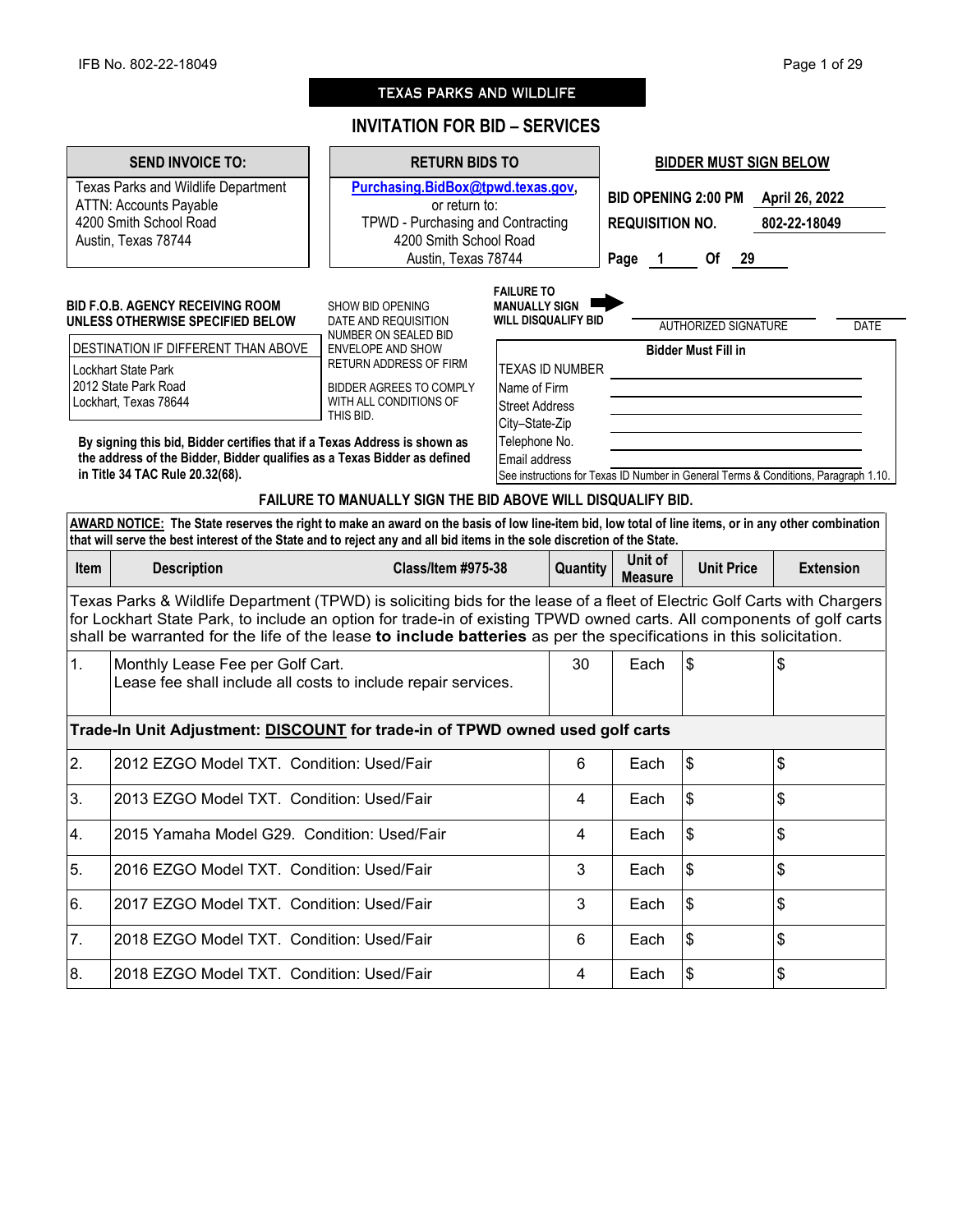| Offered by a Historically Underutilized Business certified by CPA.                                                    |
|-----------------------------------------------------------------------------------------------------------------------|
| PREFERENCES: See Appendix 21 of the State of Texas Procurement and Contract Management Guide regarding preferences.   |
| Check below to claim a preference under Title 34 TAC Rule 20.38                                                       |
| $\Box$ Goods produced or offered by a Texas bidder that is owned by a Texas resident service-disabled veteran         |
| □ Goods produced in Texas or offered by a Texas bidder that is not owned by a Texas resident service-disabled veteran |
| $\Box$ Agricultural products grown in Texas                                                                           |
| $\Box$ Agricultural products offered by a Texas bidder                                                                |
| $\Box$ Services offered by a Texas bidder that is owned by a Texas resident service-disabled veteran                  |
| $\Box$ Services offered by a Texas bidder that is not owned by a Texas resident service-disabled veteran              |
| $\Box$ Texas Vegetation Native to the Region                                                                          |
| $\Box$ USA produced supplies, materials, or equipment                                                                 |
| $\Box$ Products of persons with mental or physical disabilities                                                       |
| □ Products made of recycled, remanufactured, or environmentally sensitive materials including recycled steel          |
| $\Box$ Energy Efficient Products                                                                                      |
| $\Box$ Rubberized asphalt paving material                                                                             |
| $\Box$ Recycled motor oil and lubricants                                                                              |
| $\Box$ Products produced at facilities located on formerly contaminated property                                      |
| $\Box$ Products and services from economically depressed or blighted areas                                            |
| $\Box$ Vendors that meet or exceed air quality standards                                                              |
| □ Recycled or Reused Computer Equipment of Other Manufacturers                                                        |
| □ Foods of Higher Nutritional Value                                                                                   |
| FOR FURTHER INFORMATION CONTACT PURCHASER:                                                                            |
| Judy Ahrens, CTCD CTCM; Email: PurchasingBidBox@tpwd.texas.gov; Phone: 512-718-3703                                   |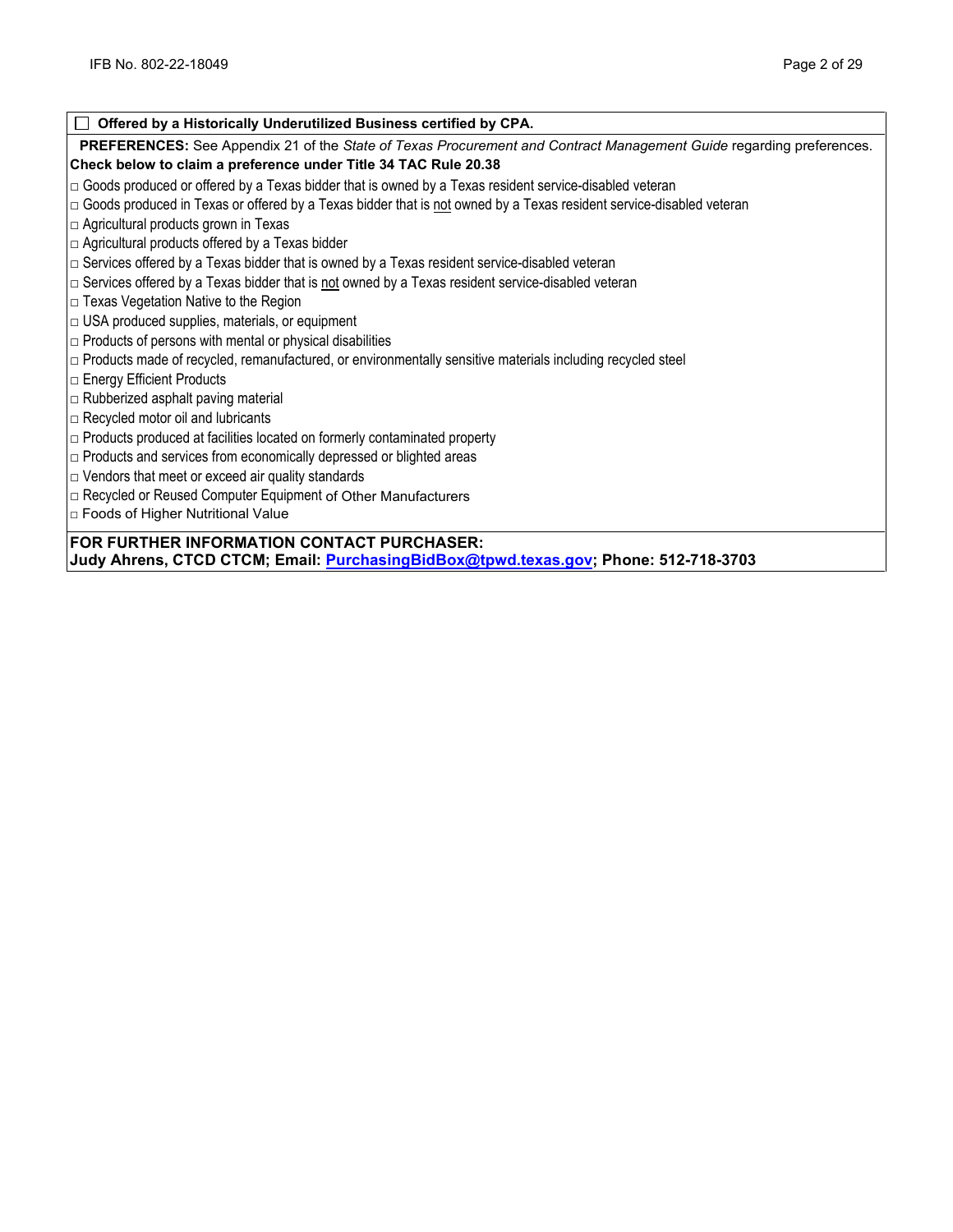# **Solicitation 802-22-18049 Specifications for Golf Cart Fleet Lease – Lockhart State Park**

**1. INTRODUCTION:** Texas Parks & Wildlife Department (TPWD) is soliciting bids to lease a fleet of Electric Golf Carts with Chargers for Lockhart State Park, 2012 State Park Road, Lockhart, Texas 78644, to include an option for trade-in of existing TPWD owned carts. All components of golf carts shall be warranted for the life of the lease **to include batteries** as per the following specifications.

Lockhart State Park includes a historic nine-hole golf course, built by the Works Progress Administration and the Civilian Conservation Corps. Minimum fleet quantity of twenty (20) carts, maximum quantity of thirty (30) carts.

- **2. TERM OF CONTRACT:** Contract shall commence upon date of award and continue through August 31, 2023, unless sooner terminated under the terms of this contract.
	- **2.1. Contract Renewals:** Contract may be renewed for up to three (3) additional one (1) year periods, provided both parties agree in writing to do so, based on funds availability and vendor performance. Any extension shall be at the same terms and conditions, plus any approved changes. If the contract is extended under this option, the Contractor shall be given written notification of the period in which the services shall occur after being determined by the TPWD.
	- **2.2. Contract Extensions:** In the event that the contract(s), if any, resulting from the award of this IFB shall terminate or be likely to terminate prior to the making of an award for a new contract for the identified products and/or services, TPWD may, with the written consent of the awarded Contractor(s), extend the contract for a period of time as may be necessary to permit TPWD continued supply of the identified products and/or services (not to exceed twelve month extension period). Any extensions shall be at the same terms and conditions, plus any approved changes.
	- **2.3. Contract Termination:** The contract shall terminate upon full performance of all requirements contained in this contract, unless otherwise extended or renewed, as provided in accordance with the contract terms and conditions. Contractor shall be responsible for picking up all carts upon Contract Termination.
	- **2.4. Quantities:** Unless this solicitation states otherwise, the resulting contract award does not guarantee volume or a commitment of funds.
- **3. SCOPE OF WORK:** Provide lease and repair services for a fleet of Electric Golf Carts in accordance with the following:
	- **3.1. Brand Examples:** EZGO, ClubCar, Yamaha
	- **3.2. General:** Minimum fleet of twenty (20) with a preferred maximum of thirty (30) electric golf carts.
		- a) Carts shall be new.
		- b) Carts shall be identical.
		- c) Full warranty to include battery warranty during lease term.
		- d) On-site service and repair.

# **3.3. Golf Cart**:

- A) Dimensions:
	- 1) Overall Length: Approximately 94.5 in (240 cm)
	- 2) Overall Width: Approximately 47.0 in (119 cm)
	- 3) Overall Height (with Roof): Approximately 68.5 in (174 cm)
	- 4) Canopy: Approximately 54 in (137 cm)
	- 5) Wheelbase: Approximately 65.7 in (167 cm)
	- 6) Front Wheel Track: Approximately 38.0 in (97 cm)
	- 7) Rear Wheel Track: Approximately 38.0 in (97 cm)
	- 8) Ground Clearance at Differential: Approximately 3.3 in (8 cm)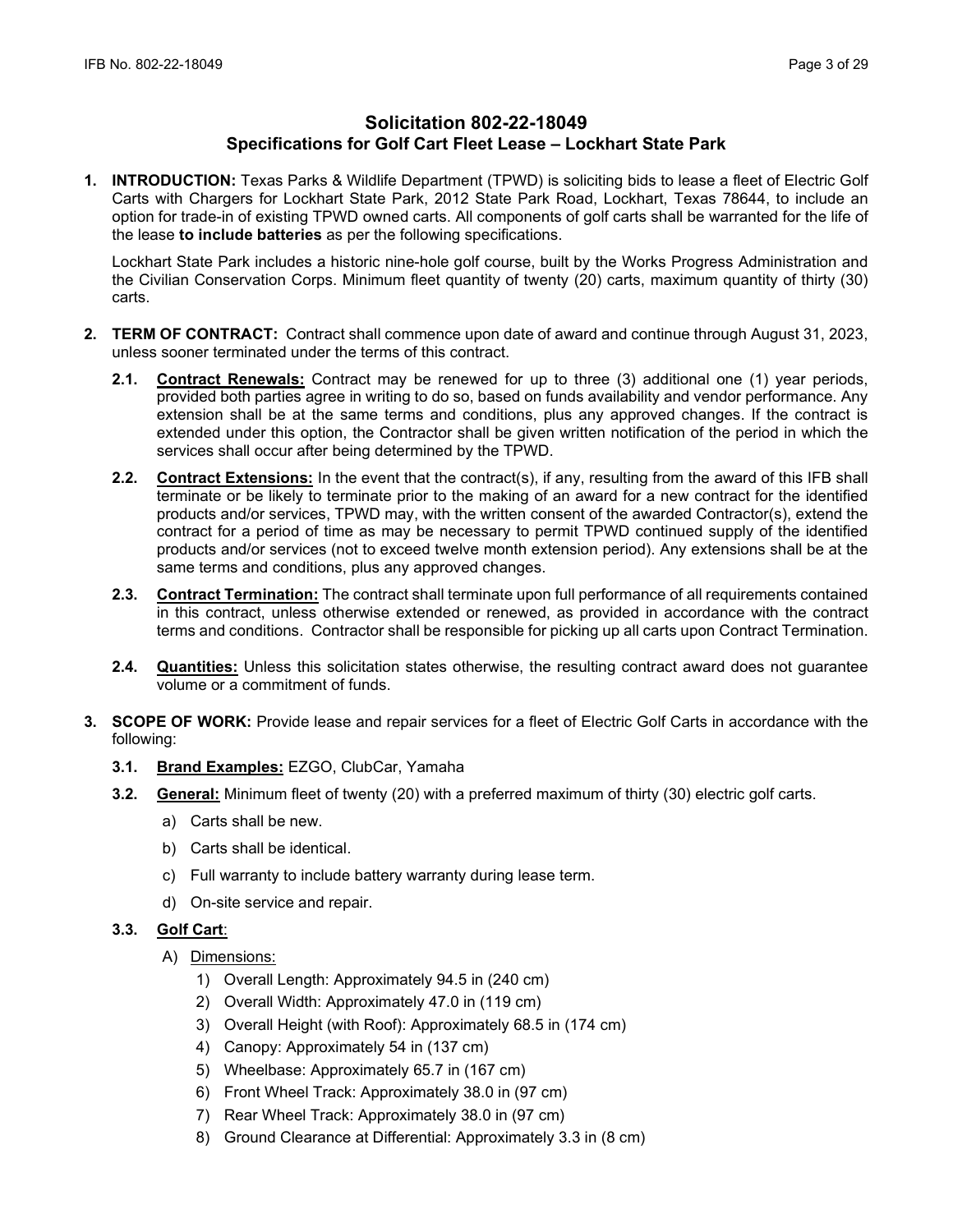- B) Power:
	- 1) Power Source: 48 72 Volt DC
	- 2) Motor Type: 48 72 Volt AC
	- 3) Horsepower: 4.4 HP
	- 4) Kilowatts Continuous: 3.3 KW
	- 5) Electrical System: 48 72 Volt
	- 6) Batteries (Type): 48 72 Volt Lithium-Ion
	- 7) Pedal Start
	- 8) Speed Controller: 235 Amp Solid State AC Controller
	- 9) Drivetrain: Motor Shaft Direct Drive
	- 10) Transaxle: Limited Slip Differential
	- 11) Gear Selection: Forward-Neutral-Reverse Integrated
	- 12) Rear Axle Ratio: 16.99:1
	- 13) Key Switch: Yes
	- 14) Programmable Golf Modes: Unique Group, Unique Individual
- C) Performance:
	- 1) Seating Capacity: two (2) Passengers
	- 2) Dry Weight: Approximately 605 lbs. (275 Kg)
	- 3) Curb Weight: Approximately 655 lbs. (297.1 Kg)
	- 4) Vehicle Load Capacity: Approximately 500-800 lbs. (227-360 Kg)
	- 5) Outside Clearance Circle: Approximately 19.2 ft. (5.8 m)
	- 6) Speed (Level Ground): Approximately 17.5 19.5 mph (28-31 kph)
- D) Steering and Suspension:
	- 1) Steering: Double-Ended Rack and Pinion
	- 2) Suspension:
		- i. Front: Independent A Arm Coil Over Shock
		- ii. Rear: Mono Leaf Spring with Hydraulic Shocks
	- 3) Service Brake: Induction Motor
	- 4) Parking Brake: Automatic Electro Magnetic
	- 5) Tires: 18 x 8.50 8 (4 ply rated)
- E) Body and Chassis:
	- 1) Frame: Welded Steel with Powder Coat Protection
	- 2) Body & Finish: Injection Molded TPO
	- 3) Body Colors (available): Ivory, White
	- 4) Seat Colors (available): Beige
	- 5) Canopy Colors (available): Beige
- F) Accessory:
	- 1) Single USB Dual USB
	- 2) Windshield Fold Down
- G) Charger: DC Lithium Ion Charger with 11 ft. (3.3 m) cord
- **3.4. TPWD-Owned Units:** TPWD has thirty (30) electric golf carts, listed below, to be considered for discount to reduce the overall cost of this lease.
	- A) Quantity 6
		- 1) Age of equipment: 9 years (2012)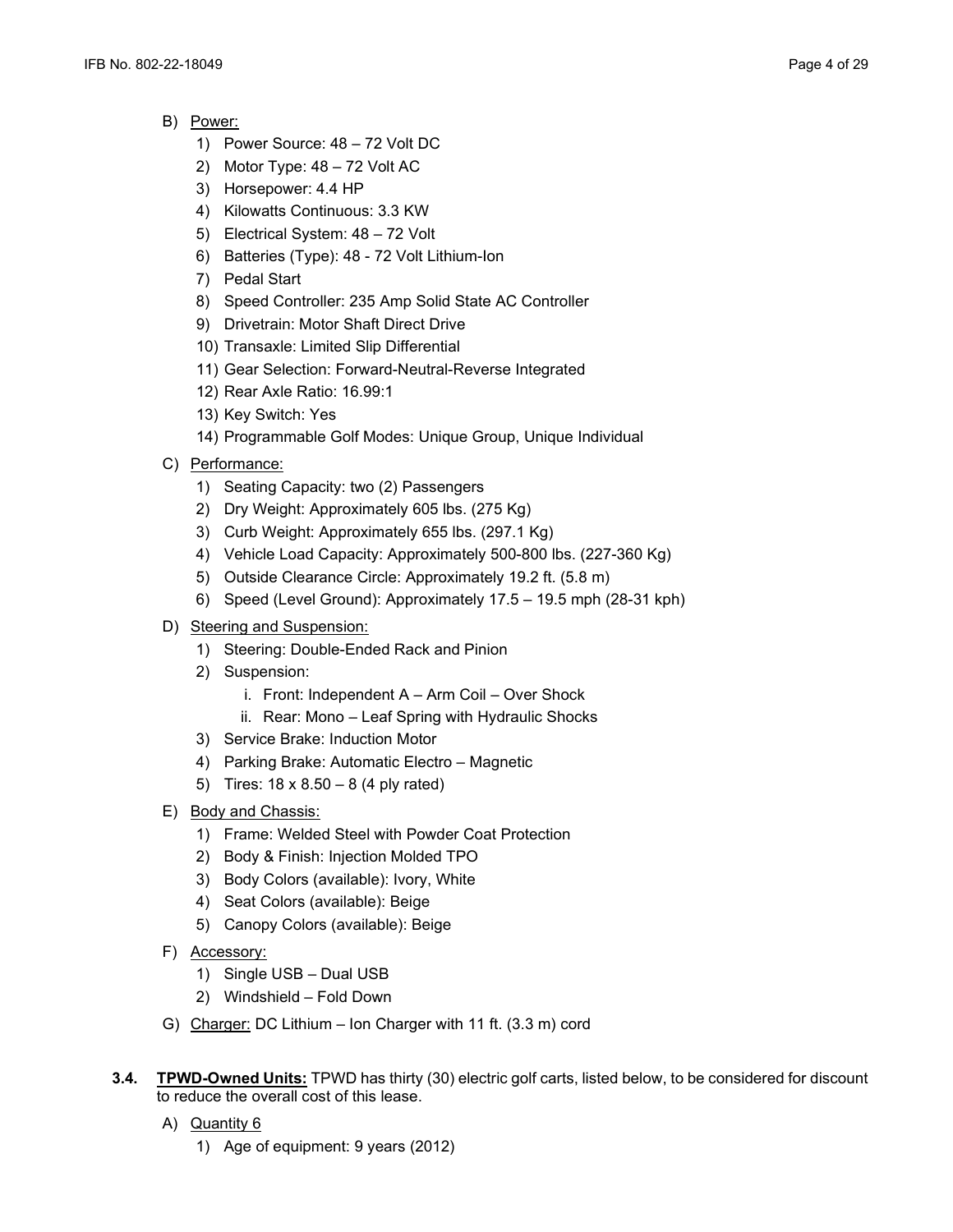- 2) Condition of equipment: Used/Fair
- 3) Make: EZGO
- 4) Model Number: TXT
- B) Quantity 4
	- 1) Age of equipment: 8 years (2013)
	- 2) Condition of equipment: Used/Fair
	- 3) Make: EZGO
	- 4) Model Number: TXT
- C) Quantity 4
	- 1) Age of equipment: 6 years (2015)
	- 2) Condition of equipment: Used/Fair
	- 3) Make: Yamaha
	- 4) Model Number: G29
- D) Quantity 3
	- 1) Age of equipment: 5 years (2016)
	- 2) Condition of equipment: Used/Fair
	- 3) Make: EZGO
	- 4) Model Number: TXT
- E) Quantity 3
	- 1) Age of equipment: 4 years (2017)
	- 2) Condition of equipment: Used/Fair
	- 3) Make: EZGO
	- 4) Model Number: TXT
- F) Quantity 6
	- 1) Age of equipment: 6 years (2018)
	- 2) Condition of equipment: Used/Fair
	- 3) Make: EZGO
	- 4) Model Number: TXT
- G) Quantity 4
	- 1) Age of equipment: 2 years (2019)
	- 2) Condition of equipment: Used/Fair
	- 3) Make: EZGO
	- 4) Model Number: TXT
- **3.5. Repair Service:** Contractor shall provide all labor, materials, equipment, tools, parts, transportation and any other need necessary or incidental to repair and return golf carts to good operating condition. Contractor shall provide all required repairs and service within thirty (30) days' notice from TPWD
- **3.6. Warranty:** All components of golf carts shall be warranted for the life of the lease to include batteries.
- **3.7. Delivery:** TPWD prefers delivery as soon as possible. Awarded Contractor must contact TPWD point of contact to schedule delivery date and time. Contractor shall provide at least one (1) week notice prior to deliver.
- **3.8. Make Ready:** Upon delivery, Contractor shall provide one (1) operator manual, one (1) parts manual and one (1) shop manual for each golf cart type. Golf carts shall be delivered properly prepared, serviced, cleaned and in optimum operating condition. Pre-delivery and make ready service shall include the following at a minimum: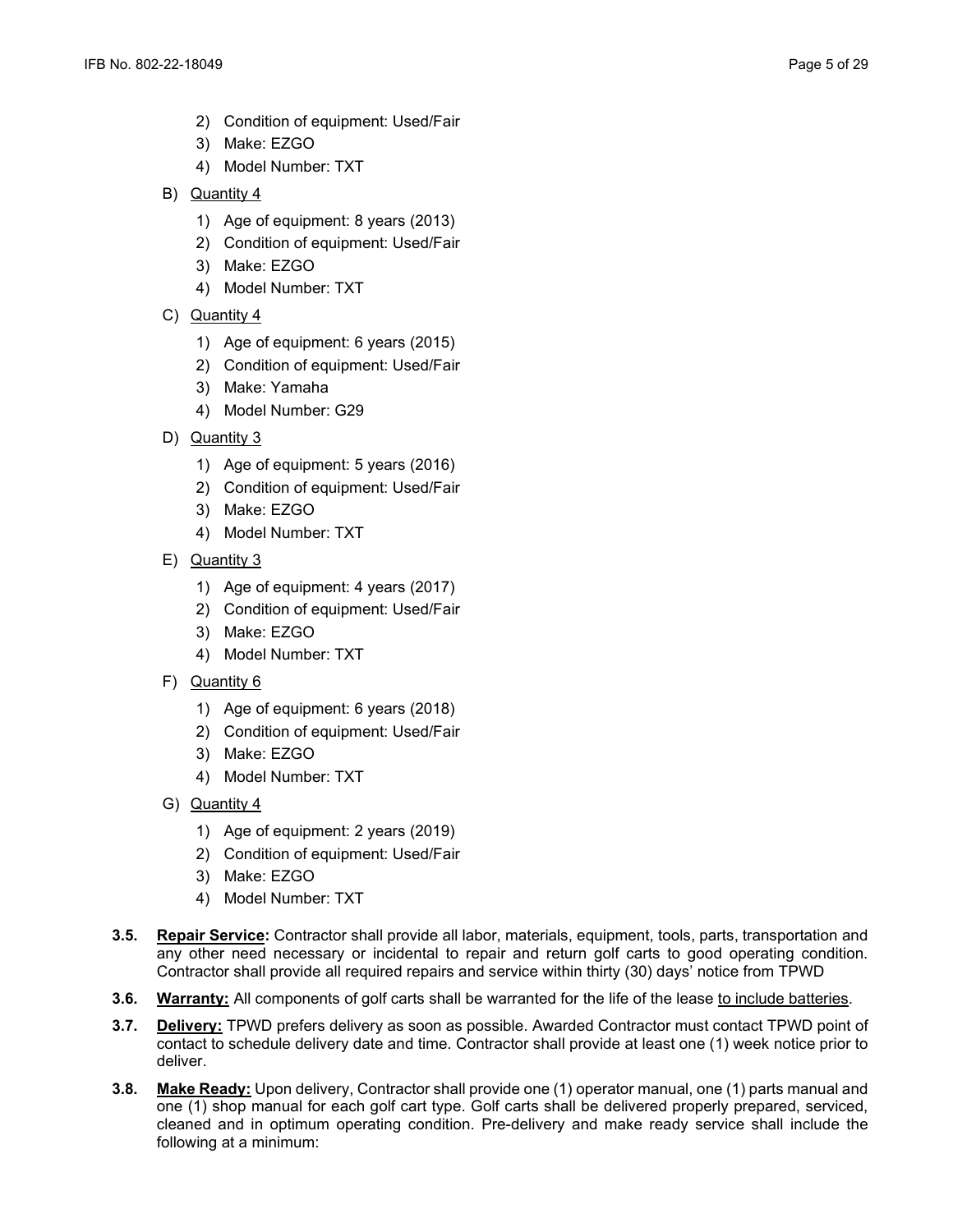- a) Complete lubrication
- b) All fluids at recommended levels
- c) Engines properly tuned and adjusted to manufacturer's specifications
- d) Tires inflated to required pressures
- e) All accessories, controls, gauges, lights and mechanical devices in optimum operational condition
- f) Cleaning as required with the removal of all pre-delivery tags, decals, coverings, coatings and packing

#### **4. MINIMUM QUALIFICATIONS:**

A contract shall be awarded ONLY to a Contractor who is experienced in providing the services contained herein. Awarded Contractor shall meet the following minimum qualifications:

- **4.1.** Shall be engaged in the business of golf cart leasing and maintenance/repair service for a *minimum* of three (3) years within the past five (5) years, services similar in type and quantity to those listed herein. Recent start-up businesses do not meet the requirements of this solicitation. A start-up business is defined as a new company that has no previous operations history or expertise in the relevant business and is not affiliated with a company that has that history of expertise.
- **4.2.** Shall have available the necessary qualified personnel, skills, qualifications, organization, facilities, equipment and supplies required to fulfill all requirements under this solicitation and awarded contract.
- **4.3.** Complete *Exhibit A – Company Profile, and Exhibit B - Past Projects with Corresponding References***,** and return with bid.
- **4.4.** References must be verifiable by phone or email within ten (10) working days of bid evaluation.

### **5. CONTRACTOR REQUIREMENTS:**

- **5.1.** Contractor agrees to conduct all its services under the awarded contract by and through appropriate communications with TPWD. No work, installation or other services shall be undertaken by Contractor except with the prior written authorization by TPWD. Contractor understands and agrees that work, installation or other service performed without prior written authorization of the TPWD is work outside the scope of this contract and shall be performed exclusively at Contractor's risk.
- **5.2.** Contractor shall provide service in accordance with requirements specified herein and the resulting contract(s) and adhere to the TPWD Terms and Conditions.
- **5.3.** Contractor shall follow relevant safety rules and conduct the work in a safe manner.
- **5.4.** Contractor shall provide all labor, equipment, materials necessary to meet requirements of the specified services throughout the term of the contract.
- **5.5.** Contractor is responsible for all costs incurred in the performance of the contract.
- **5.6.** Contractor shall be solely responsible for maintaining safety at all work sites. Contractor shall take all reasonable steps to ensure safety for both workers and the public, including traffic control.
- **5.7.** Contractor shall comply with all laws, ordinances, statutes and regulations pertaining to the services requested herein, and shall obtain such permits, licenses or other authorizations as may be required.
- **5.8.** Contractor shall be responsible for picking up all leased golf carts at Contract termination.

### **6. TPWD RESPONSIBILITIES:**

- **6.1.** TPWD will designate a Contract/Project Manager upon contract award.
- **6.2.** TPWD will furnish no material, labor, equipment, or facilities unless otherwise provided for in this contract.
- **6.3.** TPWD will monitor vendor performance. Failure to provide services in accordance with requirements specified herein and the resulting contract(s) and adherence to the TPWD Terms and Conditions may be considered, by TPWD, as unsatisfactory performance by the Contractor. An unsatisfactory performance may result in a negative vendor performance report, or cancellation of the contract or both.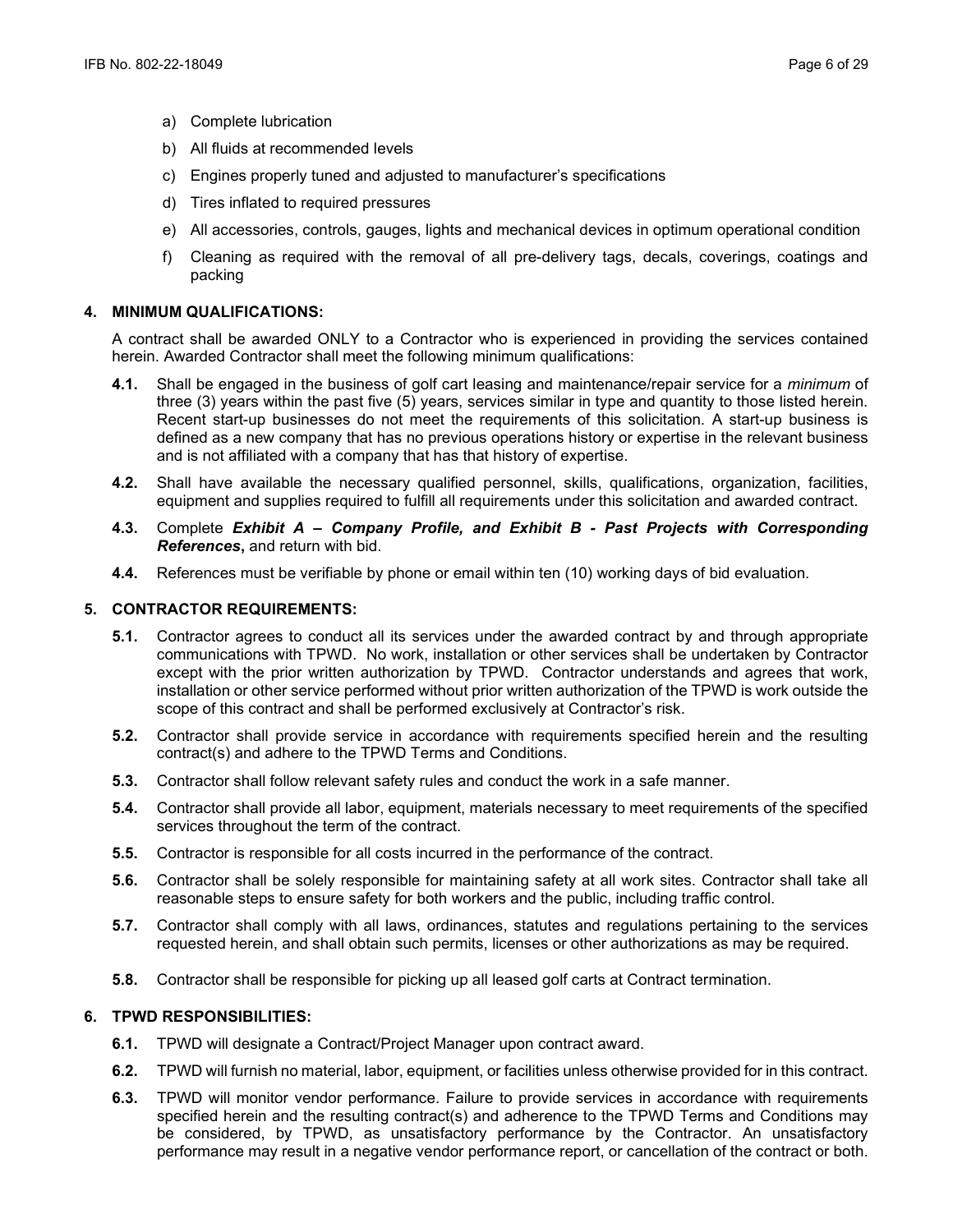- **7. SAFETY:** ALL EQUIPMENT USED ON GOVERNMENT PROPERTY WILL BE IN ACCORDANCE WITH O.S.H.A. REGULATIONS. ALL SAFETY EQUIPMENT WILL BE USED AT ALL TIMES WHEN OPERATING EQUIPMENT ON GOVERNMENT PROPERTY.
- **8. ADDITIONAL SERVICES:** Where found to be in the best interest of TPWD, this contract may be amended in writing to provide for additional services, provided that such additional services are within the original scope and intent of the contract. For example, additional clearing services are needed during the term of contract. In such cases, the Contractor shall provide a written quotation for performing the additional work. TPWD Purchasing staff will execute an amendment for additional services, no additional services shall be performed without a fully executed amendment to the contract.
- **9. QUANITIES:** Quantities listed are projected order quantities. TPWD reserves the right to increase or decrease quantities prior to award depending on bid results and budget constraints. Unless this solicitation document states otherwise, the resulting contract award does not guarantee volume or commitment of funds. TPWD will only pay for actual goods received or services performed.

# **10. INSURANCE:**

**10.1.** Contractor shall procure and maintain during the entire period of their performance under this contract the following minimum insurance.

| <b>Type of Insurance</b>                                                             | <b>Each Occurrence/Aggregate</b>                                                                                                                                                                        |
|--------------------------------------------------------------------------------------|---------------------------------------------------------------------------------------------------------------------------------------------------------------------------------------------------------|
| <b>Workers Compensation</b>                                                          | Statutory                                                                                                                                                                                               |
| <b>Employer's Liability</b><br>Bodily Injury by Accident<br>Bodily Injury by Disease | \$500,000 Ea. Accident<br>\$500,000 Ea. Employee                                                                                                                                                        |
| Bodily Injury by Disease                                                             | \$500,000 Policy Limit<br>\$500,000 Bodily Injury & Property Damage<br>Each                                                                                                                             |
| <b>Commercial General Liability</b><br>General Aggregate Applies Per Project         | Occurrence<br>\$1,000,000 Aggregate Limit<br>\$5,000 Medical Expense Each Person<br>\$500,000 Personal Injury & Advertising Liability<br>\$1,000,000 Products / Completed Operations Aggregate<br>Limit |
| <b>Automobile Liability</b><br>All Owned, Hired and Non-Owned<br>Vehicles            | \$500,000 Combined Single Limit                                                                                                                                                                         |

*Note: Workers' Compensation is required by an "employer" which is defined as "a person who employs one or more employees." If Bidder has no employees, such insurance is not required. If Bidder claims they have no employees, TPWD will require a statement to that fact.*

- **10.2.** Policy must contain an additional insured endorsement: *The State of Texas, acting through Texas Parks and Wildlife Department and its officers and employees, is listed as an additional insured and loss payee.*
- **10.3.** Prior to the commencement of the job and not later than ten (10) days following award, the Contractor shall furnish to TPWD, for approval, a certificate of insurance as proof that the required insurance is in full force and effect.
- **10.4.** The certificate of insurance shall be sent to: Judy Ahrens / Purchasing & Contracting, Texas Parks & Wildlife Department, 4200 Smith School Road, Austin, Texas 78744; or may be emailed to [Purchasing.BidBox@tpwd.texas.gov](mailto:Purchasing.BidBox@tpwd.texas.gov) .

# **11. INQUIRIES:**

**11.1. CONTACT:** All requests, questions, or other communications about this solicitation shall be made in writing to TPWD's Purchasing Department, addressed to the following person:

> Judy Ahrens, Purchaser **Phone 512-718-3703** Texas Parks & Wildlife Department Fax 512-389-4677 4200 Smith School Road, Austin, Texas 78744 Email: [Purchasing.BidBox@tpwd.texas.gov](mailto:Purchasing.BidBox@tpwd.texas.gov)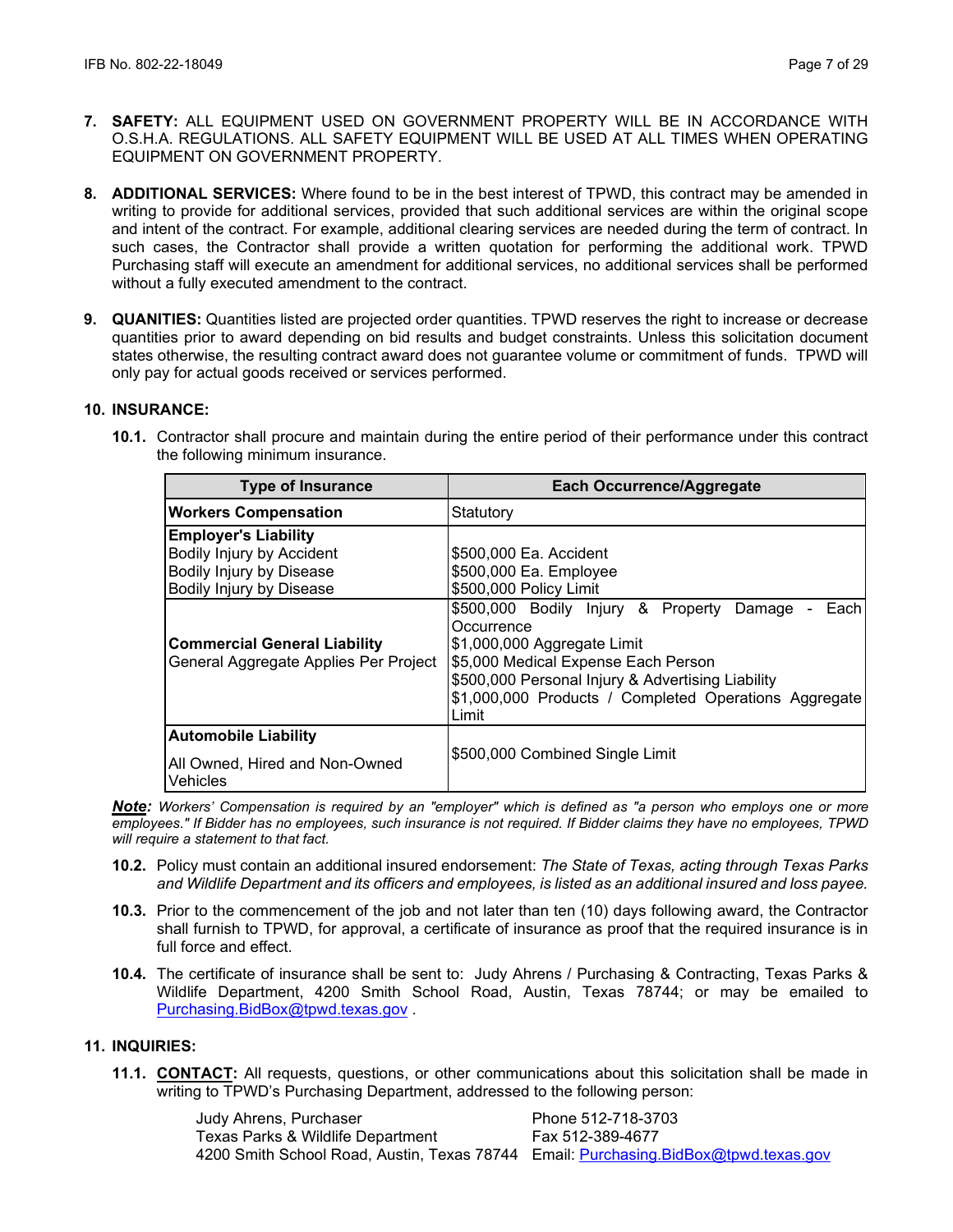- **11.2. CLARIFICATIONS:** TPWD will allow written requests for clarification of this solicitation. Questions may be e-mailed to the point-of-contact listed above. Questions should be submitted in the following format: a) Reference the Solicitation number; b) Reference the Section number, Page number, Paragraph number, and Text of passage being questioned; and c) Question.
- **11.3. PROHIBITED COMMUNICATIONS:** Upon issuance of this solicitation, TPWD, its representative(s), or partners will not answer questions or otherwise discuss the contents of this solicitation with any potential Bidder or their representative(s), except for the written inquires described in *Section 11.2* above. Attempts to ask questions by phone or in person will not be allowed or recognized as valid. **Failure to observe this restriction may disqualify Bidder**. Bidder shall rely only on written statements issued through or by TPWD's Purchasing staff. This restriction does not preclude discussions between affected parties for the purposes of conducting business unrelated to this solicitation.

# **12. DELIVERY AND ACCEPTANCE:**

- **12.1. Delivery Address:** Lockhart State Park, 2012 State Park Road, Lockhart, Texas 78644.
- **12.2. Delivery Contact:** Shawn Fisher, 512-398-3479 or [shawn.fisher@tpwd.texas.gov](mailto:shawn.fisher@tpwd.texas.gov)
- **12.3. Project Completion Delays:** If delay is foreseen, Contractor shall give written notice to TPWD. Default in promised Completion without accepted reasons or failure to meet specifications authorizes TPWD to purchase services of this contract elsewhere and charge any increased costs for the services, including the cost of re-soliciting, to the Contractor.
- **12.4. Acceptance:** All services performed will be subject to acceptance inspection upon completion. Acceptance inspection will not take more than five (5) working days, weather permitting. Contractor will be notified within this time frame of any units not delivered in full compliance with the Purchase Order specifications.

# **13. BID RESPONSE INSTRUCTIONS:**

### **13.1. Bid Submission**:

- a) Submission Deadline: All bids shall be received, and time stamped at TPWD prior to 2:00 PM Central Time on the "Bid Opening" date specified on the IFB Cover Page (page 1). Late bids will not be considered under any circumstance and will be returned.
- b) General Format: Bidder shall submit bid response, signed dated and completed.
- c) Bid Delivery: Bids may be returned via email to **[Purchasing.BidBox@tpwd.texas.gov,](mailto:Purchasing.BidBox@tpwd.texas.gov)** mail, or hand-delivery.
- d) Bids returned by email should include the following information in the email "Subject" line: IFB number, submittal deadline/opening date and time. Bids returned mail or hand delivery should be placed in a sealed envelope and correctly identified with IFB number, submittal deadline/opening date and time. It is the Bidder's responsibility to appropriately mark and deliver the bids to TPWD by the specified date.
- e) Bidders are responsible for all costs of bid preparation.
- **13.2. Bid Content:** Below is a summary of required and requested information. Bids submitted without this information will be evaluated accordingly. TPWD reserves the right, in its sole judgment and discretion, to waive minor technicalities and errors in the best interest of the state.
	- a) Bid Form: Bidder must submit the IFB form, signed, dated and completed. *Failure to submit this information will result in disqualification of bid.*
	- b) Exhibit A: Company Profile
	- c) Exhibit B: Past Projects with Corresponding References

# **14. EVALUATION AND AWARD:**

**14.1.** An award will be made on an all or none basis. Only bids submitted by the bid opening, with required submittal documents and meeting qualifications will be considered. Failure to submit the required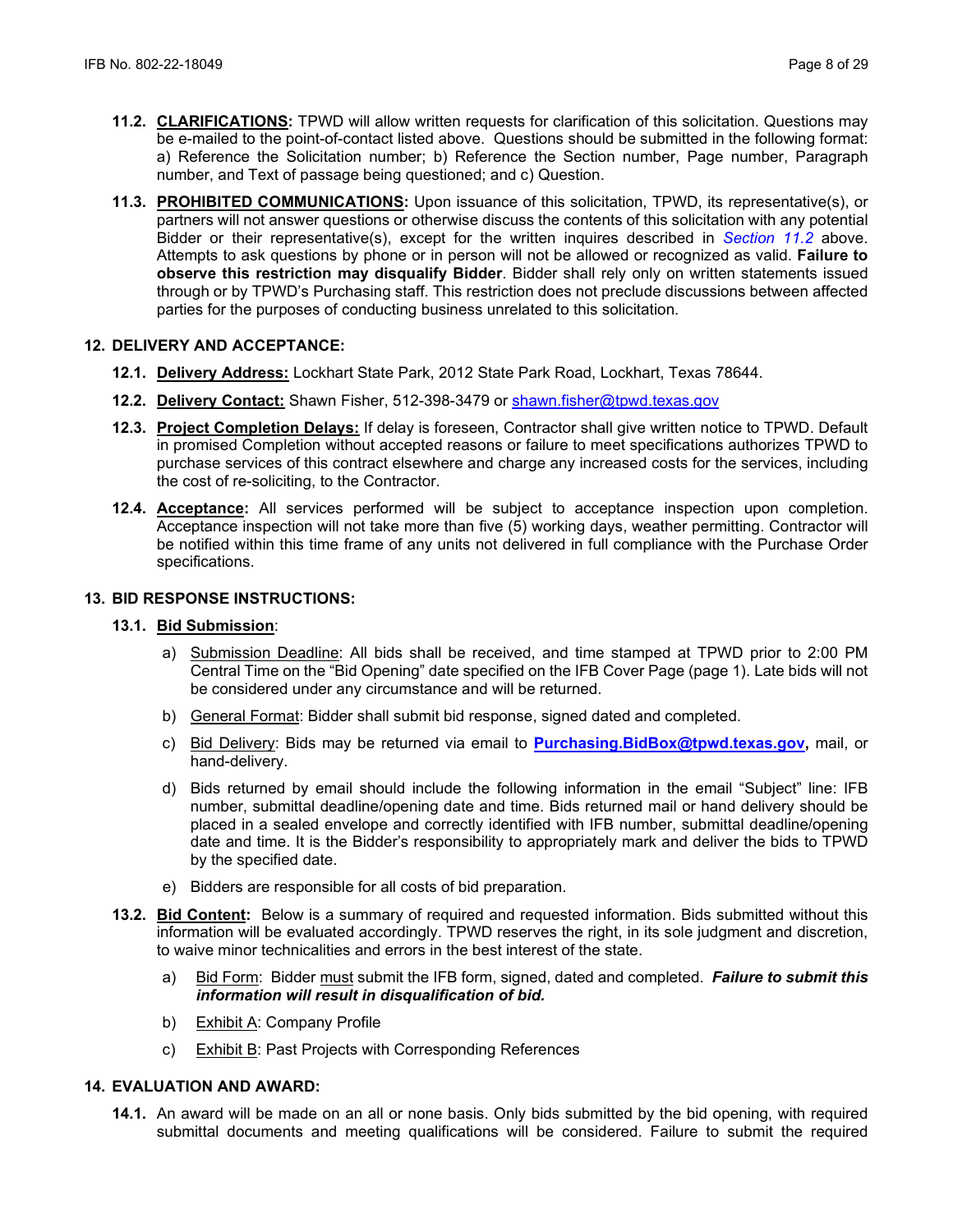information may be cause for rejection of the bid response. TPWD reserves the right to waive informalities and minor irregularities in bids received.

- **14.2.** TPWD reserves the right to consider Bidder qualifications, equipment, facility, references; conduct studies and other investigations as necessary to evaluate any bid; request additional relevant information; disqualify bid based on unsatisfactory reference checks, reports, and records of service.
- **14.3.** Award: TPWD will award a Contract to the Bidder whose bid is considered to be the Best Value to TPWD, price and other factors considered. The following factors may be used to evaluate bids:
	- a) Lowest Price.
	- b) Ability, Qualifications and Experience Meeting or Exceeding the Requirement.
	- c) Delivery / Service Schedule.
	- d) Past Performance.

# **15. INVOICING AND PAYMENT**

The following procedures apply to invoicing and payment in addition to those listed in the *General Terms and Conditions, Paragraph 9:*

**15.1. Contractor to submit invoice(s) to:** Texas Parks & Wildlife, Accounts Payable, 4200 Smith School Road, Austin, Texas 78744.

# **15.2. Invoices must show:**

- a) Name of Contractor exactly as shown on the contract, Texas Payee Identification Number (PIN), and correct "Remit to" address.
- b) Name of receiving entity.
- c) Contract/purchase order number.
- d) Description, quantity, unit of measure, unit price, extended price of each item.
- e) Total price.
- f) Discount, if applicable, extended and deducted to arrive at a NET TOTAL for invoice.
- g) Attach supporting documentation, if required.

### **15.3. Payment:**

- a) Contractor will be paid for the services performed as invoiced. If another payment mechanism is agreed to by the parties, then Contractor will be paid in accordance with the agreement approved by the parties.
- b) Payment normally will be made to the Contractor within 30 days after receipt of a properly prepared invoice or the receipt of and the acceptance of services ordered, whichever is later. State agencies are required by state law to pay properly submitted invoices within 30 days or the Contractor may charge a late payment fee established by law.
- c) Payments for services purchased with state appropriated funds will be made through state warrants issued by the Comptroller of Public Accounts. Payments by qualified ordering entities will be made through the entities local payment system.
- d) Electronic payment may be available through some ordering entities. Contact Accounts Payable at 512-389-4833 for additional information.

## **16. BIDDER AFFIRMATION**

Bidder has not given, offered to give, nor intends to give at any time hereafter any economic opportunity, future employment, gift, loan, gratuity, special discount, trip, favor, or service to a public servant connection with the submitted bid.

Pursuant to Texas Government code, Title 10, Subtitle D, Section 2155.004(a), the Bidder has not received compensation for participation.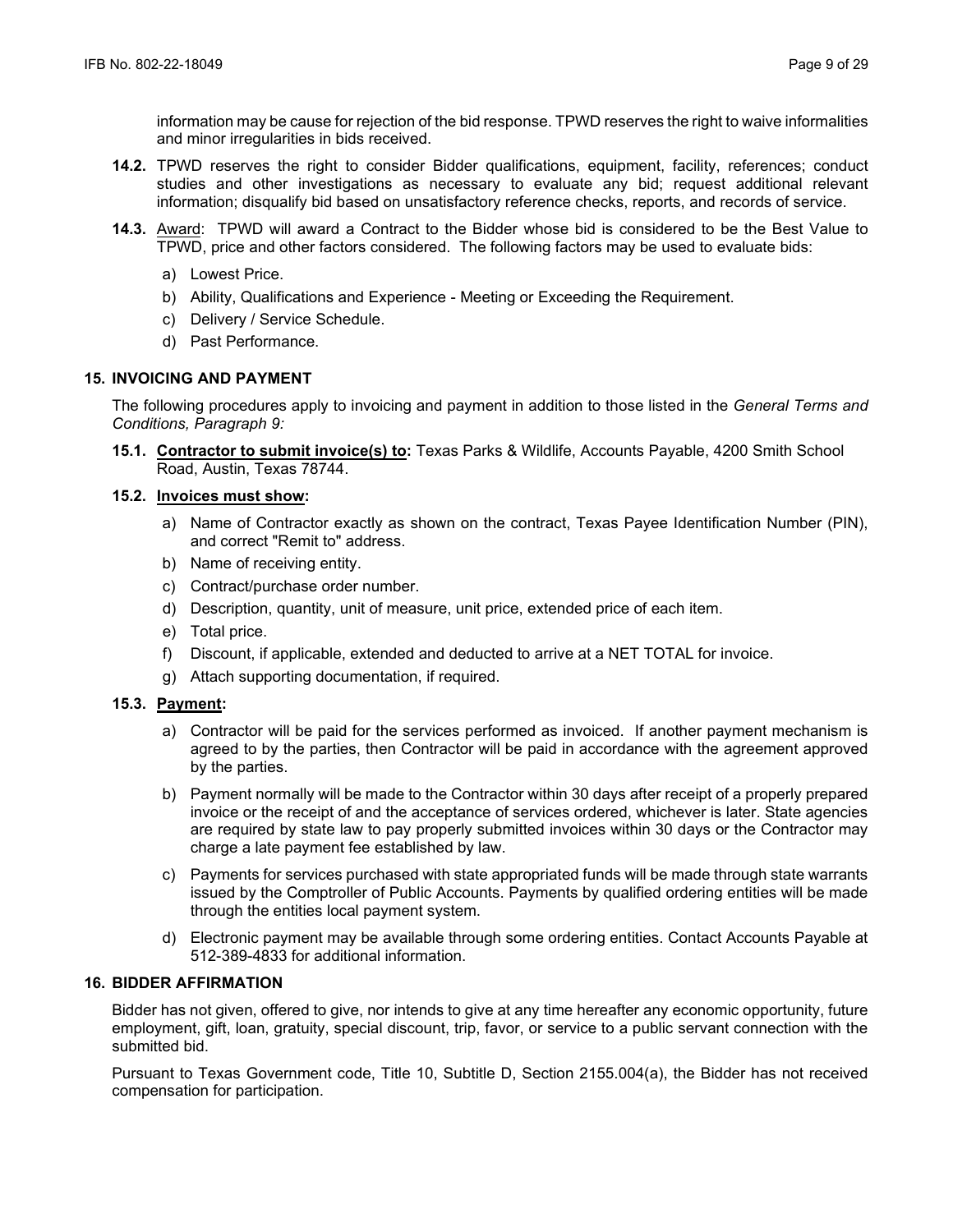# **EXHIBIT A – COMPANY PROFILE**

**Bidder shall use this exhibit (or a reasonable facsimile) to clearly demonstrate how they meet the requirements set forth in this IFB.** This form may be modified as needed to comply with the requirement to document company information. *Failure to return this exhibit (or a reasonable facsimile) may result in the bid being considered non-responsive.*

| <b>Company Name:</b>                                                                                                            |                                                                                                           |  |  |  |
|---------------------------------------------------------------------------------------------------------------------------------|-----------------------------------------------------------------------------------------------------------|--|--|--|
| <b>Number Years in Business:</b>                                                                                                | <b>Number of Employees:</b>                                                                               |  |  |  |
| Principal place of business (Corporate Headquarters):                                                                           |                                                                                                           |  |  |  |
| <b>Address:</b>                                                                                                                 |                                                                                                           |  |  |  |
| City, State, Zip:                                                                                                               |                                                                                                           |  |  |  |
|                                                                                                                                 | Facility responsible for servicing the contract:                                                          |  |  |  |
| <b>Address:</b>                                                                                                                 |                                                                                                           |  |  |  |
| City, State, Zip:                                                                                                               |                                                                                                           |  |  |  |
|                                                                                                                                 | Contact Person regarding company's proposal submission to the solicitation:                               |  |  |  |
| Name / Title:                                                                                                                   |                                                                                                           |  |  |  |
| <b>Phone Number:</b>                                                                                                            | imber:                                                                                                    |  |  |  |
| <b>Email Address:</b>                                                                                                           |                                                                                                           |  |  |  |
| solicited in this IFB.                                                                                                          | Personnel who will be responsible for the management and day-to-day operations of the services            |  |  |  |
| Name/Title:                                                                                                                     |                                                                                                           |  |  |  |
| years.                                                                                                                          | Indicate if your company or any of its subsidiaries filed or met criteria for bankruptcy within last five |  |  |  |
| _Yes _No If yes, explain.                                                                                                       |                                                                                                           |  |  |  |
| Indicate if your company or any of its subsidiaries has been involved in litigation within last five years.<br>If yes, explain. |                                                                                                           |  |  |  |
| Yes No If yes, explain.                                                                                                         |                                                                                                           |  |  |  |
| Description of firm's background, history, and qualifications: (Additional page may be attached for this<br>section.)           |                                                                                                           |  |  |  |
|                                                                                                                                 |                                                                                                           |  |  |  |
|                                                                                                                                 |                                                                                                           |  |  |  |
|                                                                                                                                 |                                                                                                           |  |  |  |
|                                                                                                                                 |                                                                                                           |  |  |  |
|                                                                                                                                 |                                                                                                           |  |  |  |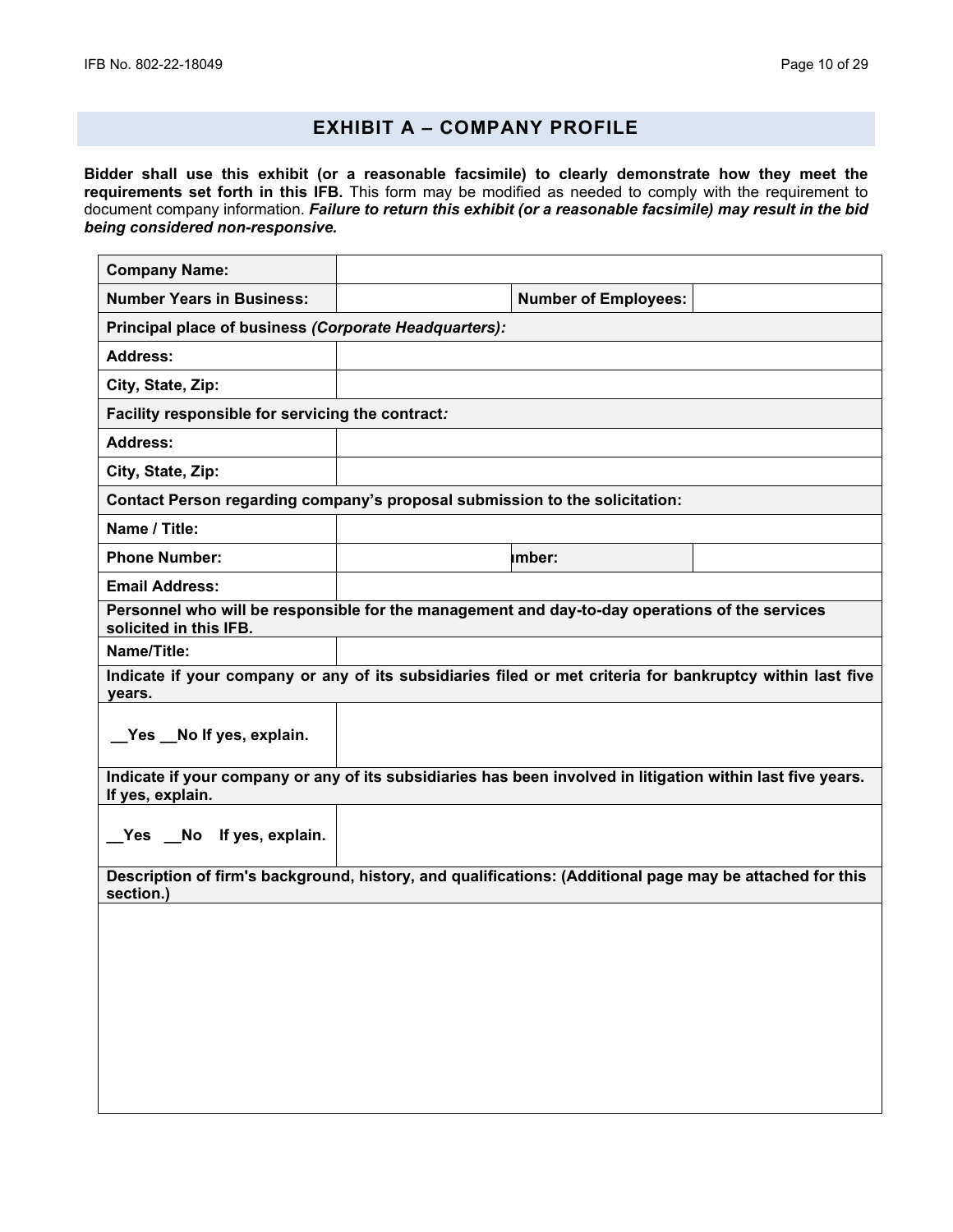# **EXHIBIT B – PAST PROJECTS WITH CORRESPONDING REFERENCES**

#### **Bidder Name: \_\_\_\_\_\_\_\_\_\_\_\_\_\_\_\_\_\_\_\_\_\_\_\_\_\_\_\_\_\_\_\_\_\_\_\_\_\_\_\_\_\_\_\_**

*Bidders shall use this exhibit (or reasonable facsimile) to provide a minimum* **of three (3) references** for jobs completed within the last five (5) years. The references shall illustrate recent experience successfully completing work of a similar nature and scope as the work described in this IFB. *Attention: Do NOT use TPWD staff or past*  work performed for TPWD as a "reference" in Exhibit E. This form may be modified as needed to comply with the requirement to document company information. *Failure to return this exhibit (or a reasonable facsimile) may result in the bid being considered non-responsive. TPWD reserves the right to check references prior to award. Any negative responses received may be grounds for disqualification of the bid.* 

### REFERENCE 1:

| Company Name:                 |  |
|-------------------------------|--|
| Company Address:              |  |
| Contact Name, Title, Phone:   |  |
| Service Period:               |  |
| Brief Description of Project: |  |

### REFERENCE 2:

| Company Name:                 |  |
|-------------------------------|--|
| Company Address:              |  |
| Contact Name, Title, Phone:   |  |
| Service Period:               |  |
| Brief Description of Project: |  |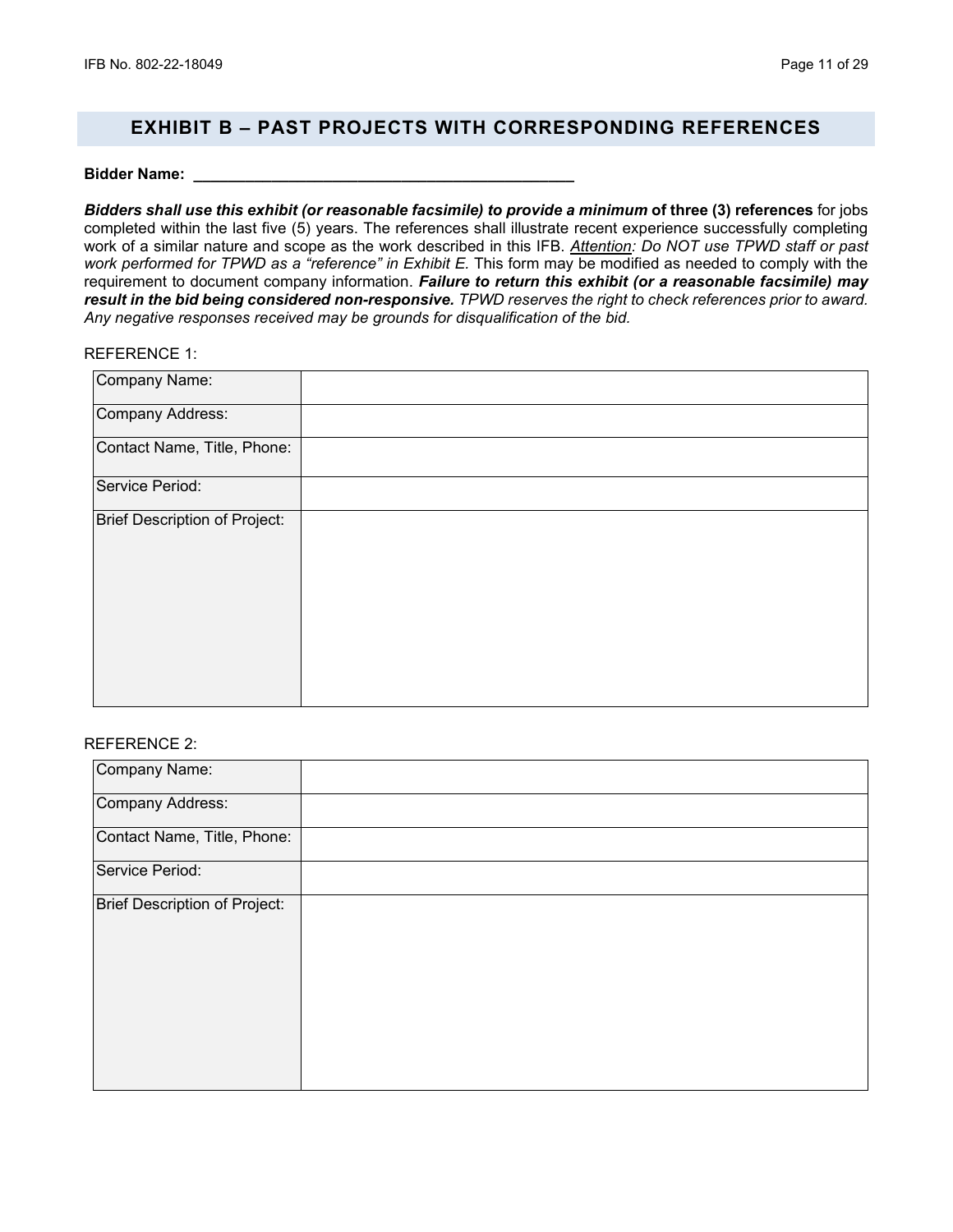# REFERENCE 3:

| Company Name:                 |  |
|-------------------------------|--|
| Company Address:              |  |
| Contact Name, Title, Phone:   |  |
| Service Period:               |  |
| Brief Description of Project: |  |

# REFERENCE 4:

| Company Name:                 |  |
|-------------------------------|--|
| Company Address:              |  |
| Contact Name, Title, Phone:   |  |
| Service Period:               |  |
| Brief Description of Project: |  |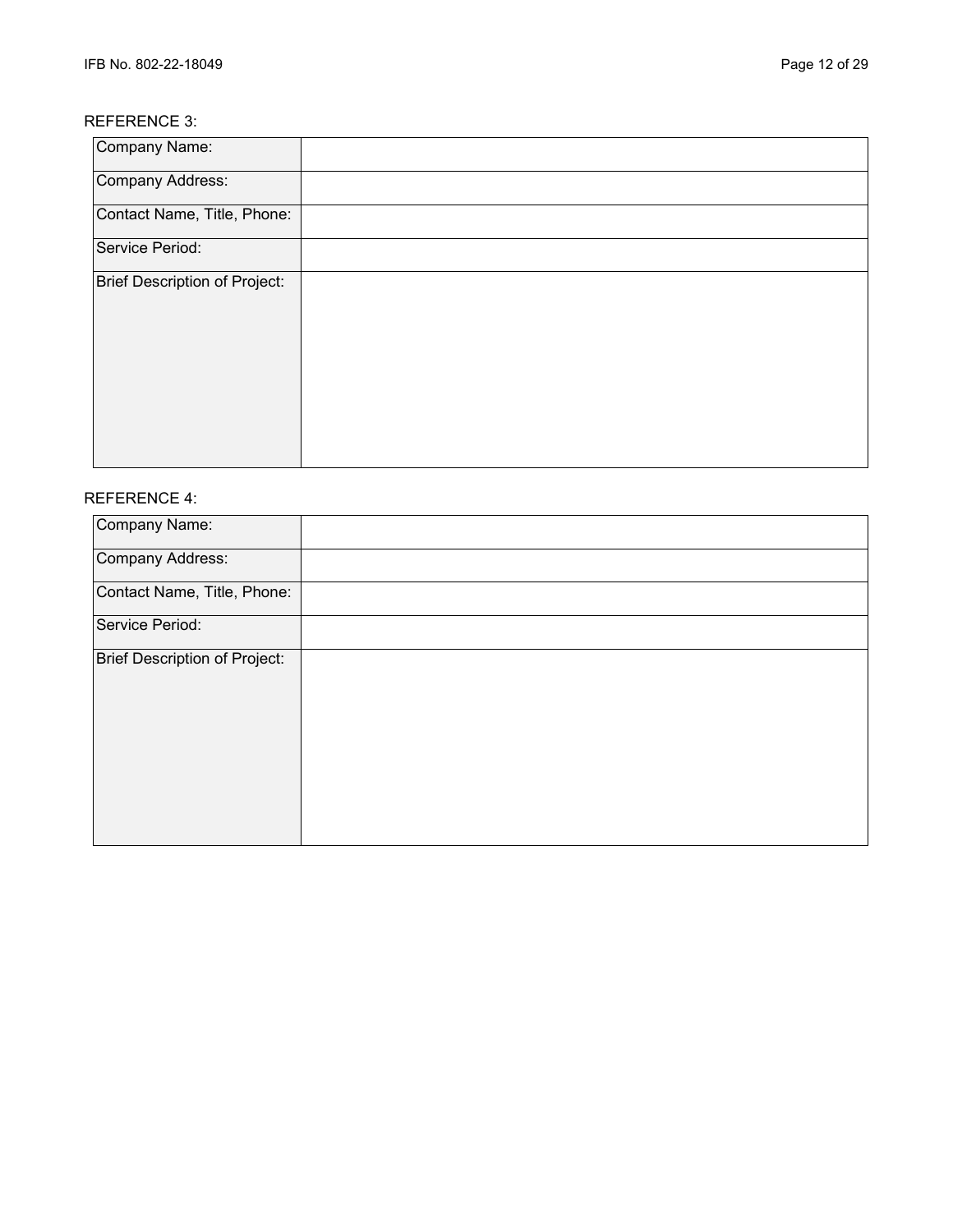# **GENERAL TERMS AND CONDITIONS**

#### MARCH 2022

### (ITEMS BELOW APPLY TO AND BECOME A PART OF THE CONTRACT)

Any Contract awarded as a result of this solicitation will contain the General Terms and Conditions listed below in this Section. Subcontractors are also obliged to comply with these provisions.

- **1. DEFINITIONS:** As used throughout this solicitation, the following terms have the meaning set forth below. All other terms have the meaning set forth in Webster's II New College Dictionary.
	- 1.1. Bidder: An individual or entity that submits a bid. The term includes anyone acting on behalf of the individual or entity that submits a bid, such as an agent, employee and representative. See Respondent.
	- 1.2. Contractor: The individual, corporation, company, partnership, firm, or organization that has to furnish the materials and has to perform the work as stated in the solicitation.
	- 1.3. ESBD: The Electronic State Business Daily, which is available online at <http://www.txsmartbuy.com/esbd>.
	- 1.4. Gov't Code: The Texas Government Code.
	- 1.5. Owner: Texas Parks and Wildlife Department, an agency of the State of Texas.
	- 1.6. Party/Parties: Either the TPWD and Respondent separately or collectively.
	- 1.7. Respondent: Any person or Vendor who submits a Bid/Proposal/Offer in response to this solicitation.
	- 1.8. Services: Includes the use of labor, materials, facilities, equipment, and any other need that is necessary or incidental to the successful completion of the Contract.
	- 1.9. Subcontractor: Any supplier, distributor, Contractor, person, or firm furnishing to the Contractor, materials or services necessary or incidental to the performance of the Contract between TPWD and Contractor.
	- 1.10. TAC: The Texas Administrative Code, which is the publication for administrative rules.
	- 1.11. Texas Identification Number: A unique 11-digit number assigned by the Texas Comptroller of Public Accounts. When a Payee first contracts with a state agency, that Payee must provide either a federal Employer Identification Number (EIN) or a Social Security number (SSN). The Texas Identification Number (TIN) is based on this number. (Note: If Respondent does not have a TIN, or does not know their TIN, they may list their EIN or SSN on the "Texas Identification Number" line of the Vendor Information Block of their RFP, RFO, IFB or RFQ response.)
	- 1.12. TPWD: Texas Parks and Wildlife Department acting on behalf of the State of Texas.

# **2. SPECIFICATIONS:**

- 2.1. The goods/services provided shall be in accordance with the purchase specifications herein. TPWD will decide the answers to all questions that may arise as to the interpretation of the specifications and the quality, or acceptability of goods/services provided. TPWD will decide the rate of progress of the work and the acceptable fulfillment of the goods/service on the part of the Contractor.
- 2.2. Catalogs, brand names or manufacturer's references are descriptive only, and indicate type and quality desired. Bids/Proposals on brands of like nature and quality will be considered unless advertised under Texas Gov't Code §2155.067. If the Respondent is offering brands other than the references, response should show manufacturer, brand or trade name, and other description of product offered. If Respondent is offering brand(s) other than brand(s) specified, illustrations and complete description of product offered are requested to be made part of the bid. Failure to take exception to specifications or reference data will require Respondent to furnish specified brand names, numbers, etc.
- 2.3. Unless otherwise specified, items shall be new and unused and of current production.
- 2.4. Samples, when requested, must be furnished free of expense to the State. If not destroyed in examination, they will be returned to the Respondent, on request, at Respondent's expense. Each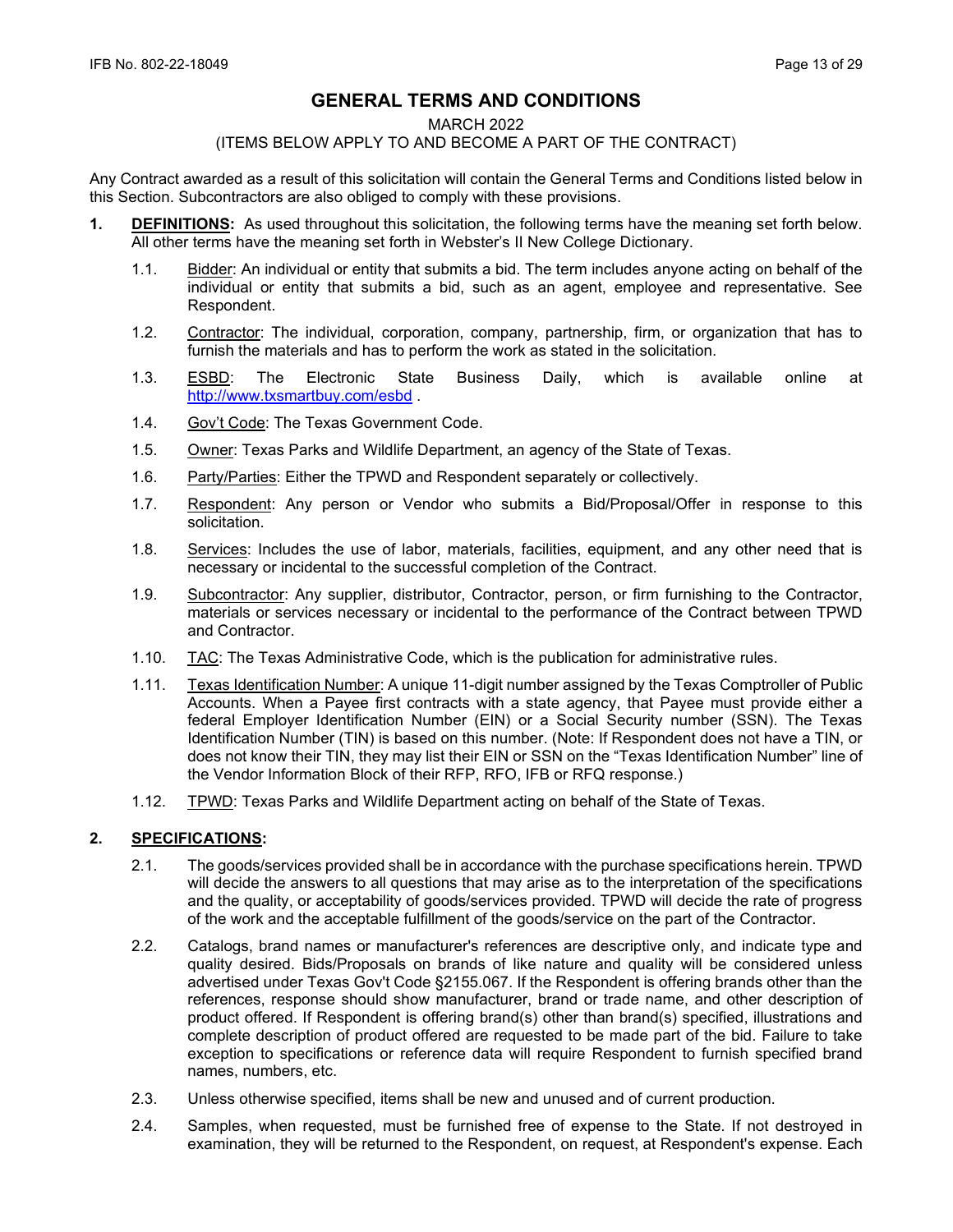sample should be marked with Respondent's name and address, and requisition number. Do not enclose in or attach response submission to sample.

- 2.5. The State will not be bound by any oral statement or representation contrary to the written specifications of this Solicitation.
- 2.6. Manufacturer's standard warranty shall apply unless otherwise stated in the solicitation.
- **3. AWARD OF A PURCHASE ORDER:** Standard Purchase Order Terms and Conditions apply. If a conflict exists between the standard Purchase Order Terms and Conditions and specific language in this solicitation, the language in the solicitation shall prevail.
	- 3.1. A response to a solicitation is an offer to Contract with TPWD based on the terms, conditions and specifications contained in the solicitation. Responses do not become Contracts unless and until they are accepted through an authorized TPWD designee by issuance of a Purchase Order.
	- 3.2. This procurement will be conducted in accordance with the State Purchasing Act, Title 10, Subtitle D, Chapters 2151 through 2177, of the Texas Gov't Code (TGC) and TPWD rules. Any Contract resulting from this procurement shall consist of one (1) document. This document will contain all of the rights and duties of the parties extracted from the relevant terms and conditions of this solicitation (including its attachments, exhibits, supplements, and addenda); the successful Contractor's response; any TPWD request for a Best and Final Offer; and any successful Contractor's Best and Final Offer, if applicable.
	- 3.3. Best Value TPWD will be the sole judge of best value. Award will be based on Best Value criteria and may include, but is not limited to:
		- 3.3.1. Best meets the goals and objectives of the solicitation as stated above.
		- 3.3.2. Best meets the quality and reliability of the proposed services.
		- 3.3.3. Effect of the proposed solution on agency productivity.
		- 3.3.4. Provides the most customer focused solution that will best meet the needs of the public.
		- 3.3.5. Experience in successfully providing services in this solicitation.
		- 3.3.6. Past Performance: A Respondent's past performance will be measured based upon pass/fail criteria in compliance with applicable provisions of Gov't Code §§2155.074, 2155.075, 2156.007, 2157.003, and 2157.125. Respondents may fail this selection criterion for any of the following conditions:
			- The Vendor has a score less than C or Legacy Unsatisfactory in the Vendor Performance System,
			- Currently under a Corrective Action Plan through the Texas Comptroller of Public Accounts (CPA),
			- Having repeated negative Vendor Performance Reports for the same reason,
			- Having Purchase Orders that have been cancelled in the previous 12 months for nonperformance (i.e., late delivery, etc.).
		- 3.3.7. Contractor performance information is located on the CPA web site at: [www.txsmartbuy.com/vpts.](http://www.txsmartbuy.com/vpts) CPA may conduct reference checks with other entities regarding past performance. In addition to evaluating performance through the Vendor Performance Tracking System (as authorized by 34 Texas Administrative Code §20.115), CPA may examine other sources of vendor performance including, but not limited to, notices of termination, cure notices, assessments of liquidated damages, litigation, audit reports, and non-renewals of Contracts. Any such investigations shall be at the sole discretion of CPA, and any negative findings, as determined by CPA, may result in nonaward to the Respondent.
- **4. UNIT PRICES:** Respondents must price per unit shown. Unit prices shall govern in the event of extension errors.
- **5. FREIGHT:** Quote FOB destination, freight prepaid and allowed unless otherwise stated within the specifications.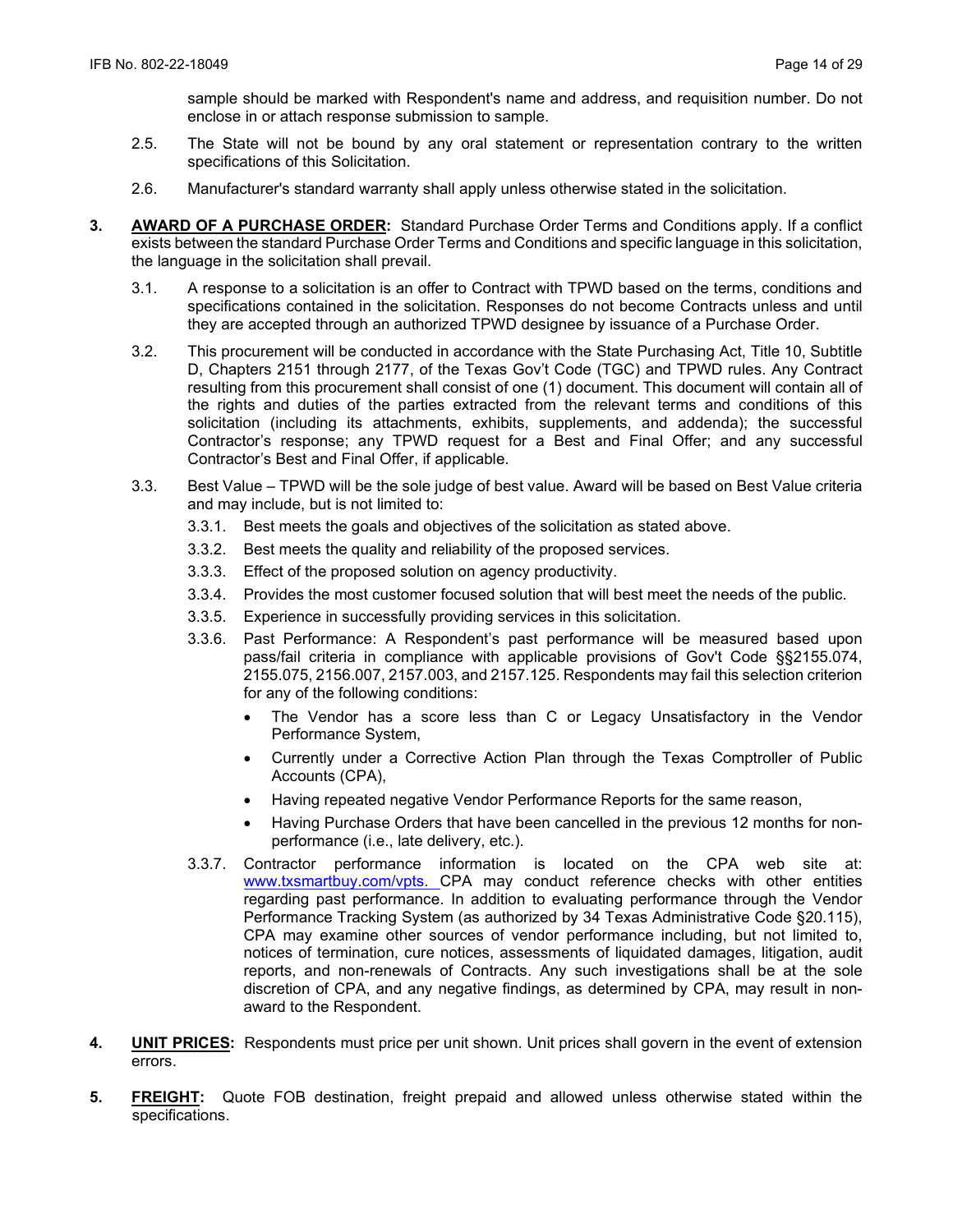# **6. DELIVERY:**

- 6.1. Show number of days required to place material in receiving agency's designated location under normal conditions. Delivery days mean calendar days, unless otherwise specified. Failure to state delivery time obligates Respondent to deliver in 14 calendar days. Unrealistic delivery promises may cause solicitation to be disregarded.
- 6.2. If delay is foreseen, Contractor shall give written notice to the TPWD. Contractor must keep the TPWD advised at all times of status of order.
- 6.3. Default in promised delivery (without accepted reasons) or failure to meet specifications authorizes the TPWD to purchase supplies elsewhere and charge full increase, if any, in cost and handling to defaulting Contractor.
- 6.4. Substitutions: No substitutions permitted without written approval of TPWD.
- 6.5. Delivery shall be made during normal working hours only unless prior approval has been obtained from ordering agency. Normal working hours are 8:00 AM until 5:00 PM Monday through Friday except State and National holidays.

### **7. TESTING AND INSPECTION:**

- 7.1. TPWD may test and inspect goods and services purchased under the Contract to ensure compliance with the specifications of this solicitation and the Contract. TPWD may also test and inspect goods and services before they are purchased under the Contract. Authorized TPWD personnel shall have access to the Respondent's place of business for the purpose of inspecting the goods. To the extent practical, TPWD inspections will not disrupt the Respondent's daily operations. Tests shall be performed on samples submitted with the Bid/Proposal or on samples taken from regular shipments. All costs of testing and inspection shall be borne by the Respondent. In the event the goods tested fail to meet or exceed all conditions and requirements of the solicitation and Contract, the goods will be rejected in whole or in part, at the State's option, and returned to the Respondent or held for disposition at the Respondent's expense. Latent defects may result in cancellation of the Contract at no expense to the state.
- 7.2. If material fails to meet specifications, the Respondent will be notified by fax, mail, or e-mail. The Respondent will have ten (10) working days after receipt of the notification to remove the rejected material from state property. Material will be removed at the Respondent's expense. Material not removed in the allotted time period will be disposed by TPWD. The Respondent will be charged for all disposable expenses conducted by TPWD.
- **8. CHANGES:** TPWD may at any time, by a written order, make changes within the general scope of this Contract, in the definition of services to be performed, and the time (i.e., hours of the day, days of the week, etc.) and place of performance thereof. If any such change causes an increase or decrease in the cost of, or the time required for the performance of any part of the services under this Contract, whether changed or not changed by any such order, an equitable adjustment shall be made in the Contract price or time of performance or both and the Contract shall be modified in writing accordingly. Any claim by the Contractor for adjustment under this clause must be asserted within 30 days from the date of receipt by the Contractor of the notification of change, provided, however, that TPWD, if it decides that the facts justify such action, may receive and act upon such claims asserted at any time prior to final payment under this Contract. Failure to agree to any adjustment shall be a dispute concerning a question of fact within the meaning of the clause of this Contract entitled "Dispute Resolution."

# **9. INVOICING AND PAYMENT:**

9.1 Invoices: In order to receive payment under the Contract, the Contractor must submit an original invoice to TPWD, which will be designated in the Purchase Order as the "Bill To" address. To be a proper invoice that may be accepted and paid, the invoice must include the following information and/or attachments: (1) Name and address of the Contractor. (2) The Contractor's Texas Identification Number (TIN). (3) The Contractor's invoice remittance address. (4) The Purchase Order number authorizing the delivery of products or services. (5) A description of what the Contractor delivered, including, as applicable, the time period, serial number, unit price, quantity, and total price of the products and services. If the invoice is for a lease, the Contractor must also include the payment number (e.g., 1 of 36).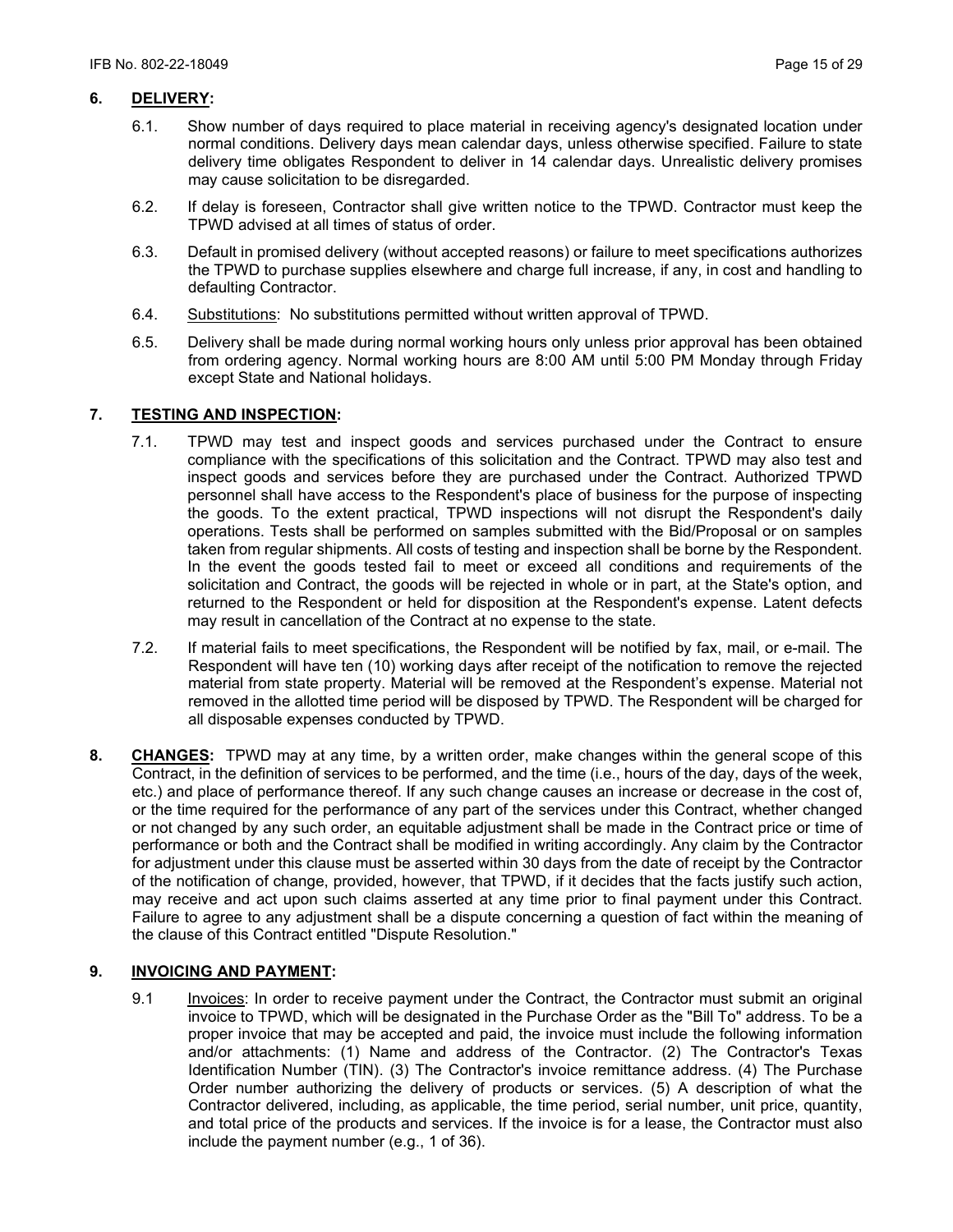- 9.2 Disputed Invoices: As stated above, the Contractor will receive notice of an error in an invoice submitted for payment by not later than the 21st day after the date the invoice was received by the TPWD. If an invoice dispute is resolved in favor of the Contractor, the Contractor is entitled to receive interest on the unpaid balance of the invoice, beginning on the date the invoice became overdue, pursuant to Gov't Code §2251. 021. If a dispute is resolved in favor of the TPWD, the Contractor shall submit a corrected invoice that must be paid in accordance with Section 2251.021. The unpaid balance accrues interest if the corrected invoice is not paid by the appropriate date.
- 9.3 Time and Manner of Payment: Pursuant to Texas Gov't Code Chapter 2251, payment by TPWD is overdue on the 31st day after the later of: (1) the date the TPWD receives the goods under the Contract; (2) the date the performance of the service under the Contract is completed; or (3) the date the TPWD receives the invoice for the goods or service. Payment by a political subdivision Customer whose governing body meets only once a month or less frequently is overdue on the 46th day after the later event of: (1) the date TPWD receives the goods under the Contract; (2) the date the performance of the service under the Contract is completed; or (3) the date TPWD receives the invoice for the goods or service.
- **10. PATENTS, TRADEMARKS, OR COPYRIGHTS: Respondent agrees to defend and indemnify the TPWD and State from claims involving infringement or violation of patents, trademarks, copyrights, trade secrets, or other proprietary rights, arising out of the TPWD's or the State's use of any good or service provided by the Respondent as a result of this solicitation.**
- **11. PROHIBITION ON LOBBYING:** The Respondent shall comply with the provisions of a federal law known generally as the Lobbying Disclosure Act, 2 U.S.C. §1601 et seq. By submitting a Bid/Proposal, the Respondent certifies that it shall not and has not used federally appropriated funds to pay any person or organization for influencing or attempting to influence any officer or employee of any federal agency, a member of Congress, officer or employee of Congress, or an employee of a member of Congress in connection with obtaining any federal Contract, grant, or any other award covered by 31 U.S.C. §1352. It also certifies that the Respondent shall disclose any lobbying with non-federal funds that takes place in connection with obtaining any federal award by completing and submitting Standard Form LLL.
- **12. ANTI-TRUST AND ASSIGNMENT OF CLAIMS:** The undersigned affirms under penalty of perjury of the laws of the State of Texas that (1) in connection with this Response, neither I nor any representative of the Respondent have violated any provision of the Texas Free Enterprise and Antitrust Act, Tex. Bus. & Comm Code Chapter 15; (2) in connection with this Response, neither I nor any representative of the Respondent have violated any federal antitrust law; and (3) neither I nor any representative of the Respondent have directly or indirectly communicated any of the contents of this Response to a competitor of the Respondent or any other company, firm, partnership or individual engaged in the same line of business as the Respondent. The successful Contractor hereby assigns to TPWD, any and all claims for overcharges associated with any contract resulting from this solicitation which arise under the antitrust laws of the United States 15 U.S.C.A., Section 1, et seq. (1973), and which arise under the antitrust laws of the State of Texas, Texas Business and Commercial Code Ann. Sec. 15.01, et seq. (1967).
- **13. DEBTS AND DELINQUENCIES:** As required by Gov't Code §2252.903, the Respondent agrees that any payments due under the Contract shall be directly applied towards eliminating any debt or delinquency is has to the State of Texas including, but not limited to, delinquent taxes, delinquent student loan payments, and delinquent child support.

### **14. DISPUTE RESOLUTION:**

- 14.1. The dispute resolution process provided for in Chapter 2260 of Texas Gov't Code and TPWD regulations shall be used by TPWD and the Respondent to resolve all disputes arising under this Contract. The Contractor shall comply with such rules, as revised from time to time.
- 14.2. If the Contractor's claim for breach of Contract cannot be resolved informally with TPWD, it shall be submitted to the negotiation process provided in Chapter 2260. To initiate the process, the Contractor shall submit written notice, as required by Chapter 2260. The notice shall also be given to the individual identified in the Contract for receipt of notices. Any informal resolution efforts shall in no way modify the requirement or toll the timing of the formal written notice of a claim for breach of Contract required under § 2260.051 of Texas Gov't Code. Compliance by the Contractor with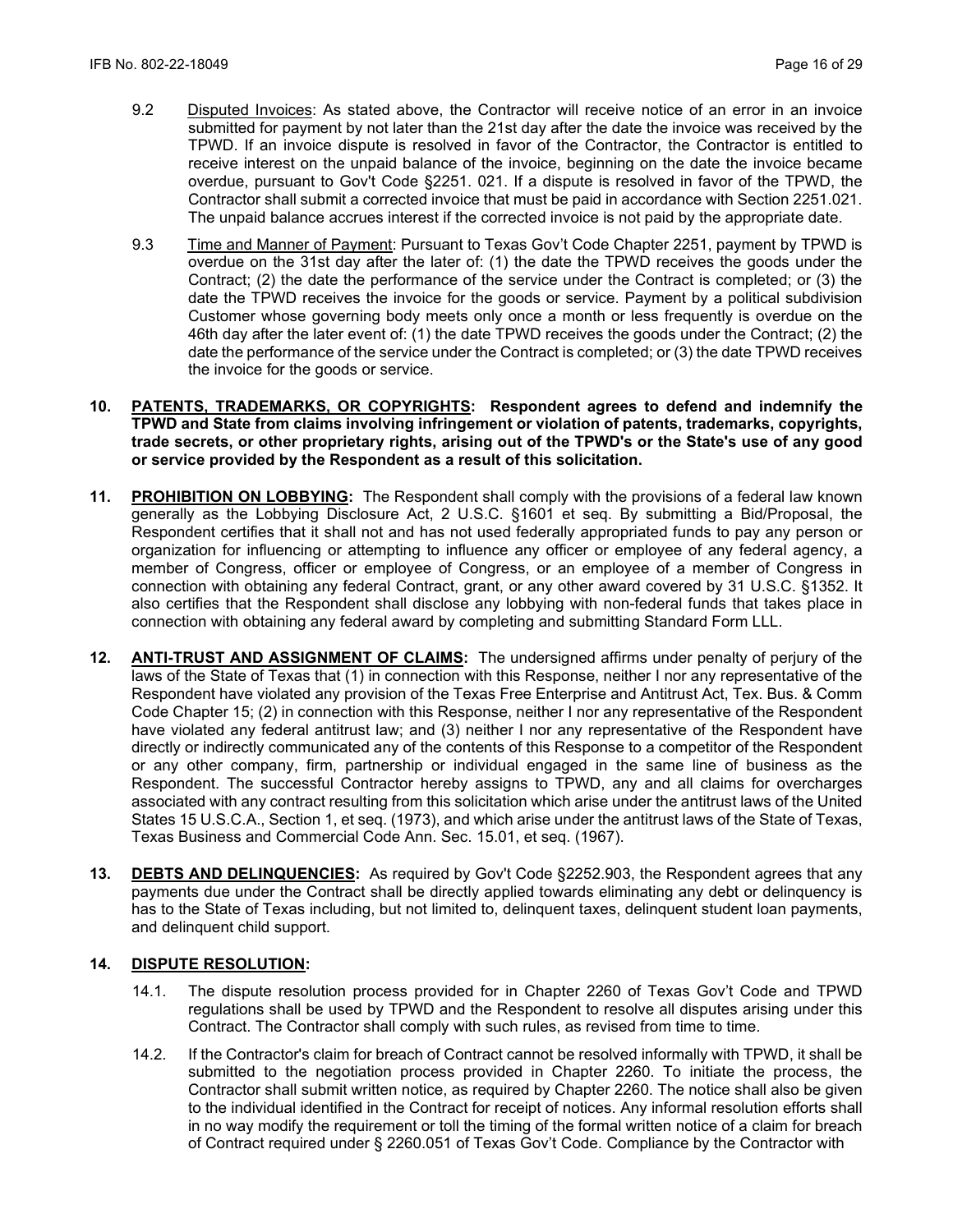Chapter 2260 is a condition precedent to the filing of a contested case proceeding under Chapter 2260.

- 14.3. The contested case process provided in Chapter 2260 is the Contractor's sole and exclusive process for seeking a remedy for an alleged breach of Contract by TPWD if the Parties are unable to resolve their disputes as described above.
- 14.4. Compliance with the contested case process provided in Chapter 2260 is a condition precedent to seeking consent to sue from the Legislature under Chapter 107, Civil Practices and Remedies Code. Neither the execution of the Contract by TPWD nor any other conduct of any representative of TPWD relating to the Contract shall be considered a waiver of sovereign immunity to suit.
- 14.5. Notwithstanding any other provision of the Contract to the contrary, unless otherwise requested or approved in writing by TPWD, the Contractor shall continue performance and shall not be excused from performance during the period any breach of Contract claim or dispute is pending under either of the above processes; however, the Contractor may suspend performance during the pendency of such claim or dispute if the Contractor has complied with all provisions of Gov't Code §2251.051, and such suspension of performance is expressly applicable and authorized under that law.
- **15. FRAUD, WASTE, AND ABUSE:** By submitting a Response to this Solicitation, the Respondent represents and warrants that it has read and understood and shall comply with CPA's Anti-Fraud Policy, found at: https://comptroller.texas.gov/about/policies/ethics.php, as such Policy currently reads and as it is amended throughout the term of the Contract.

# **16. NAME CHANGES AND SALES:**

- 16.1. If the Contractor changes its name or is sold to another entity, it must provide written notification to TPWD. The Contractor, in its notice, shall describe the circumstances of the name change or sale, state its new name, provide the new Tax Identification Number, and describe how the change will impact its ability to perform the Contract. If the change entails personnel changes for personnel performing the responsibilities of the Contract for the Contractor, the Contractor shall identify the new personnel and provide resumes to TPWD, if resumes were originally required by the Solicitation. TPWD may request other information about the change and its impact on the Contract and the Contractor shall supply the requested information within five (5) working days of receipt of the request.
- 16.2. TPWD may terminate the Contract due to a sale of or change to the Contractor that materially alters the Contractor's ability to perform under the Contract. The TPWD has the sole discretion to determine if termination is appropriate.

#### **17. CONTRACTOR RESPONSIBILITIES:**

- 17.1. Contractor agrees to comply with all terms and conditions contained in this solicitation and resulting Contract.
- 17.2. Contractor guarantees services offered will meet or exceed the written specifications identified in this solicitation.
- 17.3. Permits: Contractor shall be responsible, at the Contractor's expense, for obtaining any and all permits or licenses required by city, county, state, or federal rules, regulations, law, or codes that pertain to the Contract.
- 17.4. Electrical Items: All electrical items provided by the Contractor to TPWD under the Contract must meet all applicable OSHA standards and regulations, and bear the appropriate listing from UL, FMRC, or NEMA.
- 17.5. Executive Head: Pursuant to Gov't Code §669.003, the TPWD may not enter into a contract with a person who employs a current or former Executive Head of a state agency until four years have passed since that person was the executive head of the state agency. By submitting a Proposal, the Respondent certifies that it does not employ any person who was the Executive Head of a state agency in the past four years. If Section 669.003 applies, Respondent shall complete the following information in order for the response submission to be evaluated: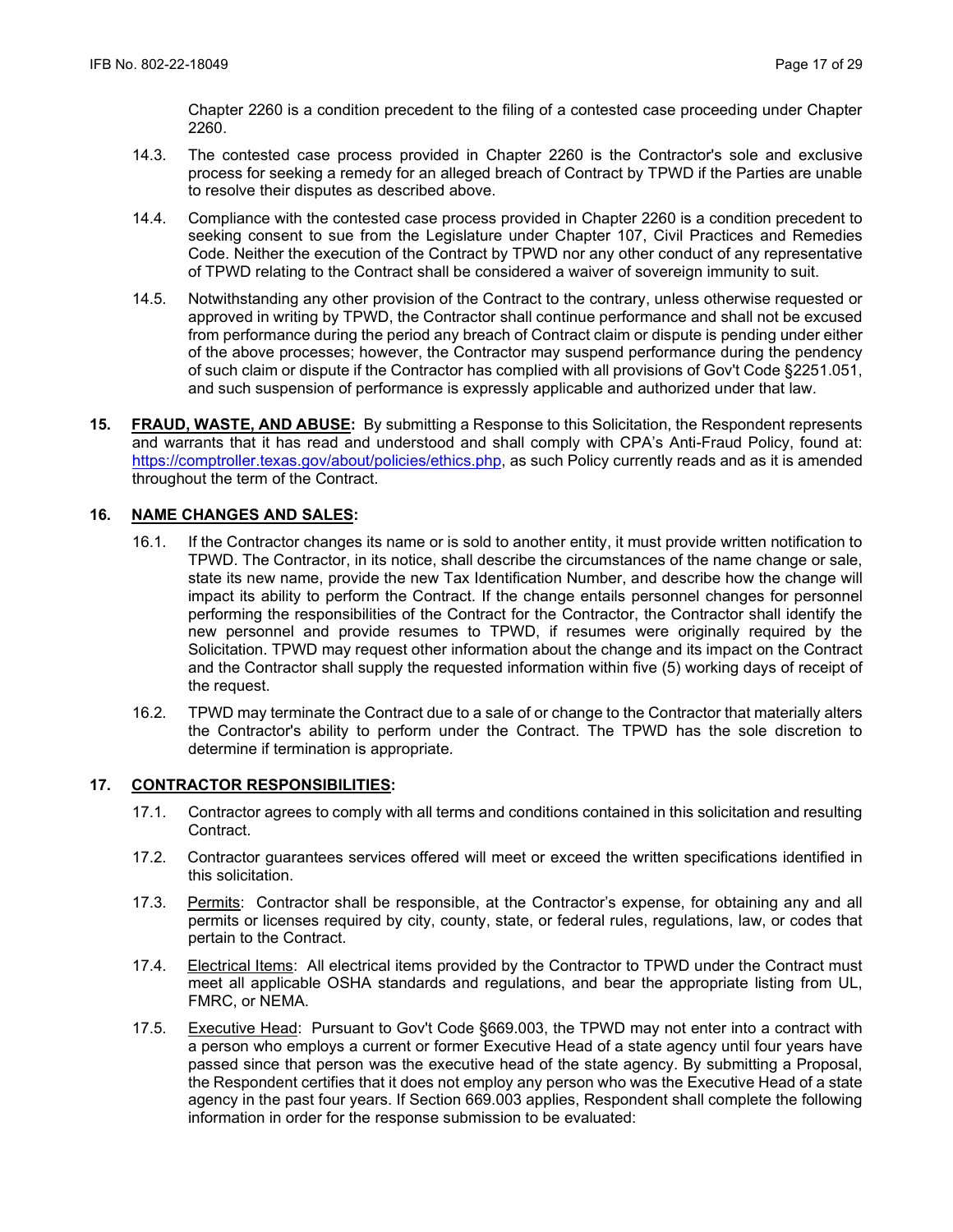| Name of former executive:           |
|-------------------------------------|
| Name of state agency: ___________   |
|                                     |
| Position with Respondent:           |
| Date of employment with Respondent: |

- 17.6. Contractor agrees to take precautions necessary to protect person or property against injury or damage and be responsible for such injury or damage.
- 17.7. Contractor agrees to comply with Federal law or State Worker's Compensation laws which are applicable to the work required or performed under this Contract and to pay or cause to be paid all compensation, medical or hospital bills which may become due or payable thereunder, and to protect and indemnify TPWD from and against any and all liability by reason of injury to employees of Contractor or subcontractor.
- 17.8. Contractor shall provide all labor, equipment, and materials (unless otherwise stated herein) necessary to furnish the goods or perform the service. All employees of the Contractor shall be a minimum of 17 years of age and experienced in the type of work to be performed. Only the Contractor and its employees will be allowed on state property during working hours.
- **18. TERMINATED CONTRACTS:** By submitting a Response, the Respondent certifies that it has not had a Contract terminated or been denied the renewal of any Contract for non-compliance with policies or regulations of any state or federally funded program within the past five (5) years nor is it currently prohibited from contracting with a governmental agency. If the Respondent does have such a terminated Contract, the Respondent shall identify each and provide an explanation for the termination.
- **19. INDEPENDENT CONTRACTOR:** The Contract shall not render the Contractor an employee, officer, or agent of the TPWD for any purpose. The Contractor is and shall remain an independent Contractor in relationship to the TPWD. The TPWD shall not be responsible for withholding taxes from payments made under the Contract. The Contractor shall have no claim against the TPWD for vacation pay, sick leave, retirement benefits, social security, worker's compensation, health or disability benefits, unemployment insurance benefits, or employee benefits of any kind.
- **20. RIGHT TO AUDIT / RECORDS RETENTION:** Under Section 2262.154 of the Texas Gov't Code, the State Auditor may conduct an audit or investigation of any entity receiving funds from the state directly under any Contract or indirectly through a subcontract under the Contract. The acceptance of funds by the Contractor or other entity or person directly under the Contract or indirectly through a subcontract under the Contract acts as acceptance of the authority of the State Auditor's Office, TPWD or any successor agency, under the direction of the legislative audit committee, to conduct an audit or investigation in connection with those funds. Under the direction of the legislative audit committee, the Contractor or other entity that is the subject of an audit or investigation by the State Auditor must provide the State Auditor with access to any information the State Auditor considers relevant to the investigation or audit. Contractor shall ensure that this paragraph concerning the State's authority to audit funds received indirectly by subcontractors through Contractor and the requirement to cooperate is included in any subcontract it awards. Contractor shall maintain and retain supporting fiscal and any other documents relevant to showing that any payments under these Contract funds were expended in accordance with the laws and regulations of the State of Texas, including but not limited to, requirements of the Comptroller of the State of Texas and the State Auditor. Contractor shall maintain all such documents and other records relating to this Contract and the State's property for a period of seven (7) years after the date of submission of the final invoices or until a resolution of all billing questions, whichever is later. Contractor shall make available at reasonable times and upon reasonable notice, and for reasonable periods, all documents and other information related to the work of this Contract. Contractor and the subcontractors shall provide the State Auditor with any information that the State Auditor deems relevant to any investigation or audit. Contractor must retain all work and other supporting documents pertaining to this Contract, for purposes of inspecting, monitoring, auditing, or evaluating by TPWD and any authorized agency of the State of Texas, including an investigation or audit by the State Auditor. Contractor shall cooperate with any authorized agents of the State of Texas and shall provide them with prompt access to all of such State's work as requested. Contractor's failure to comply with this Section shall constitute a material breach of this Contract and shall authorize TPWD and the State of Texas to immediately assess appropriate damages for such failure.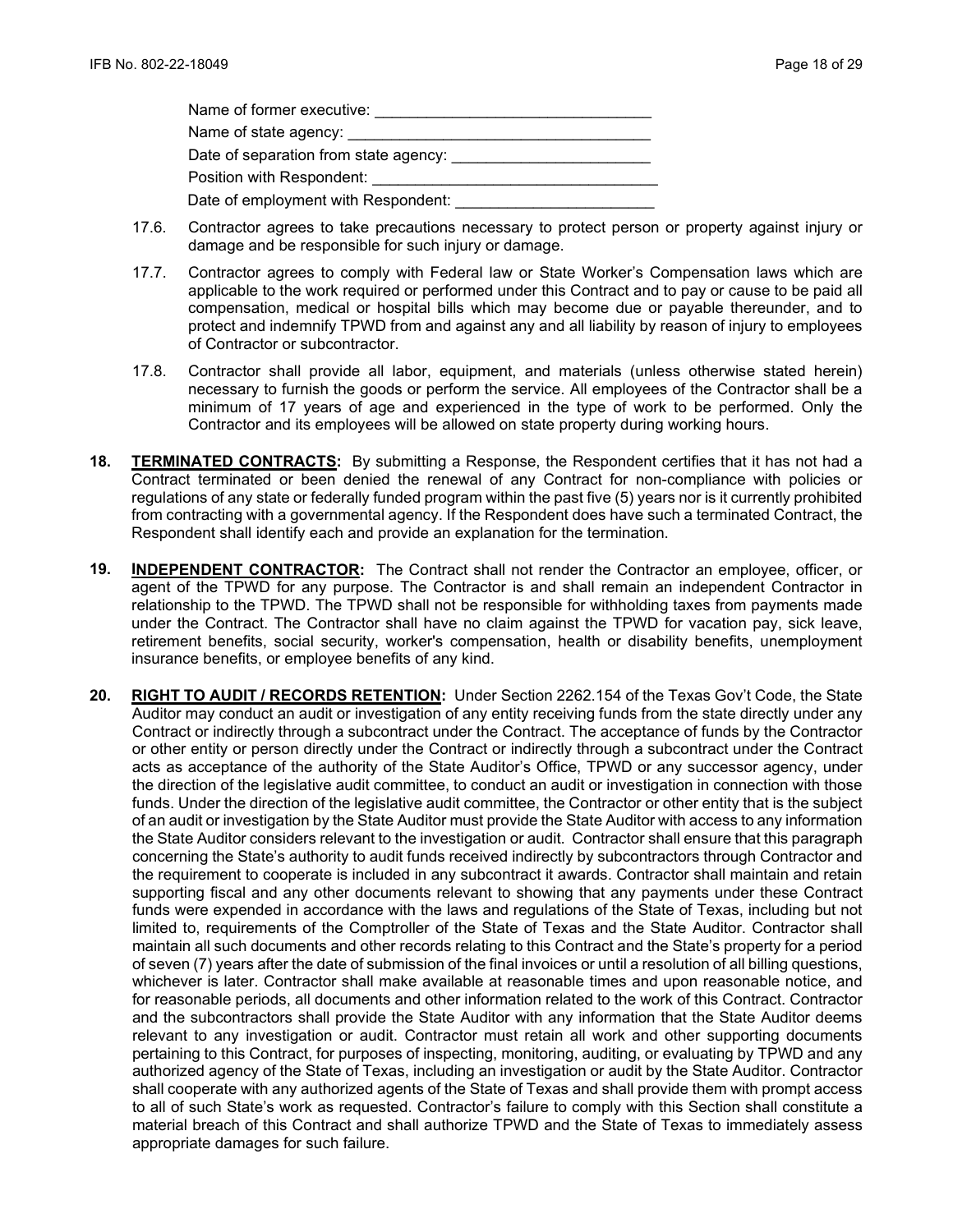**21. FORCE MAJEURE:** Neither Respondent nor TPWD shall be liable to the other party for any delaying, or failure of performance, of any requirement in the Contract caused by force majeure. The existence of such causes of delay or failure shall extend the period of performance until after the causes of delay or failure have been removed, provided the non-performing party exercises all reasonable due diligence to perform. Force majeure is defined as acts of God, fire, explosions, hurricanes, floods, epidemics, or pandemics, national or regional emergency, failures of transportation, or other causes that are beyond the reasonable control of either party and that by exercise of due foresight such party could not reasonably have been expected to avoid, and which, by the exercise of all reasonable due diligence, such party is unable to overcome. The burden of proof for the need of such relief shall rest upon the Contractor. To obtain release based on force majeure, the Contractor shall file a written request with TPWD reasonably promptly from the time the force majeure event occurs.

# **22. PROPRIETARY OR CONFIDENTIAL INFORMATION; TEXAS PUBLIC INFORMATION ACT:**

- 22.1. Any proprietary, trade secret or otherwise confidential information Respondent includes in its Proposal must be clearly labeled as proprietary or confidential information, and Respondent must identify the specific exception to disclosure in the Public Information Act (PIA). Merely making a blanket claim the entire Proposal is protected from disclosure because it contains some proprietary information is not acceptable and shall make the entire Proposal subject to release under the PIA. In order for TPWD to initiate the process of seeking an Attorney General opinion on the release of proprietary or confidential information, the specific provisions of the Proposal that are considered by the Respondent to be proprietary or confidential must be clearly labeled as described herein. Any information which is not clearly identified as proprietary or confidential shall be deemed to be subject to disclosure pursuant to the PIA.
- 22.2. Information, documentation, and other material in connection with this Response or any resulting Contract may be subject to public disclosure under the Texas Public Information Act, Chapter 552 of the Texas Gov't Code.
- 22.3. Contractor is required to make any information created or exchanged with the state pursuant to this Contract, and not otherwise excepted from disclosure under the Texas Public Information Act, available in a format that is accessible by the public at no additional charge to the state**.**
- **23. RIGHT TO DATA, DOCUMENTS AND COMPUTER SOFTWARE (STATE OWNERSHIP):** Any software, research, reports studies, data, photographs, negatives or other documents, drawings or materials prepared by Contractor in the performance of its obligations under this Contract shall be the exclusive property of the State of Texas and all such materials shall be delivered to the State by the Contractor upon completion, termination, or cancellation of this Contract. Contractor may, at its own expense, keep copies of all its writings for its personal files. Contractor shall not use, willingly allow, or cause to have such materials used for any purpose other than the performance of Contractor's obligations under this Contract without the prior written consent of the State; provided, however, that Contractor shall be allowed to use non-confidential materials for writing samples in pursuit of the work. The ownership rights described herein shall include, but not be limited to, the right to copy, publish, display, transfer, prepare derivative works, or otherwise use the works.
- **24. PUBLIC DISCLOSURE / NEWS RELEASES:** No public disclosures or news releases pertaining to this solicitation shall be made without prior written approval of TPWD.
- **25. CONFIDENTIALITY AND SECURITY:** The Contractor should not receive any sensitive or confidential information under the Contract. Any information the Contractor compiles or creates as a result of the Contract must be maintained and protected in accordance with any federal, state, or local laws and regulations that apply. The Contractor shall establish a method to secure the confidentiality of records and other information relating to clients in accordance with applicable federal and state laws, rules, and regulations. The obligations of the Contractor under this Confidentiality and Security Article shall survive this Contract and shall be included in all subcontracts.
- **26. TERMINATION:** This Contract shall terminate upon full performance of all requirements contained in this Contract, unless otherwise extended or renewed as provided in accordance with the Contract Terms and Conditions.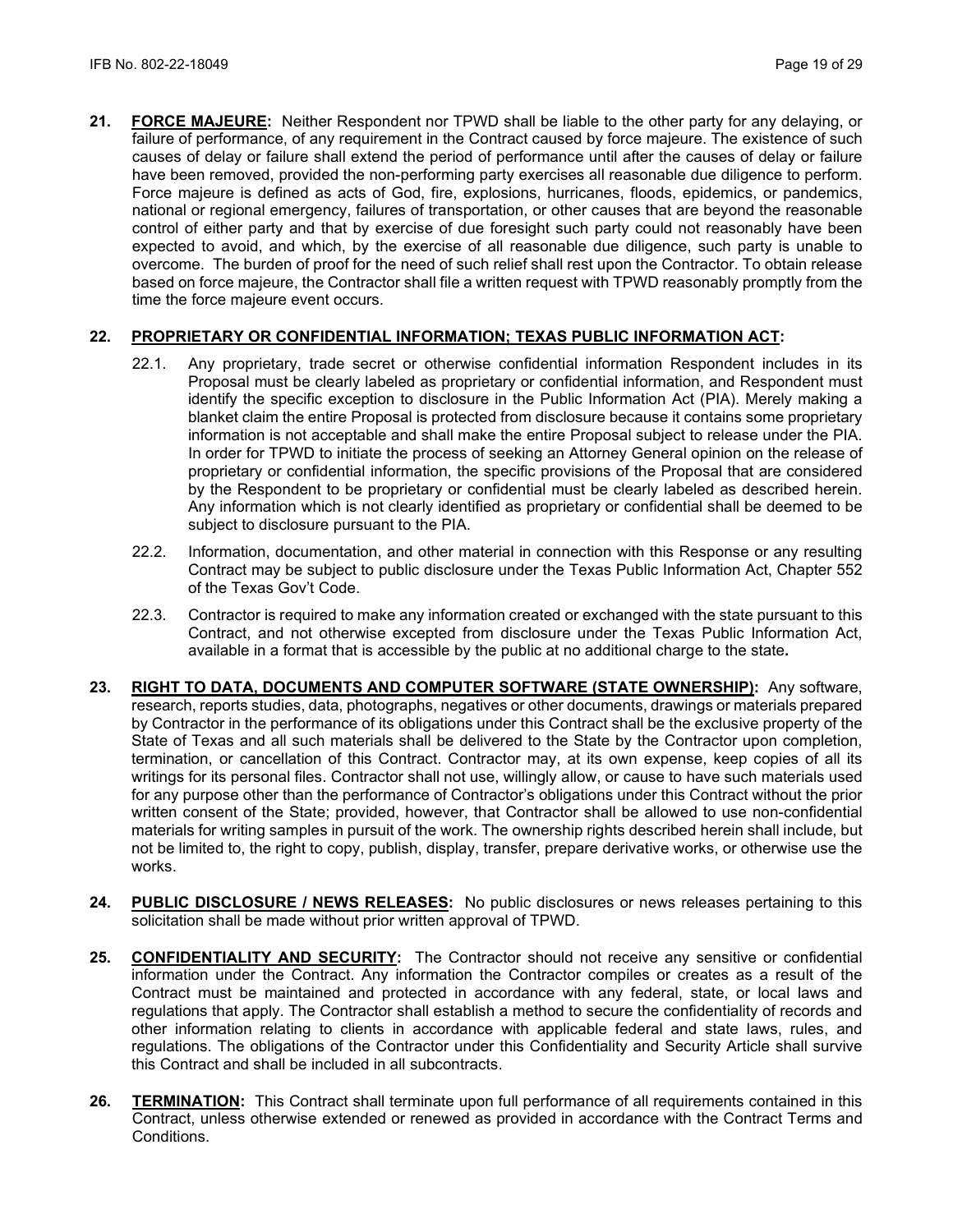- 26.1. Termination for Convenience: TPWD reserves the right to terminate the Contract at any time, in whole or in part, without cost or penalty, by providing 30 calendar days' advance written notice if TPWD determines that such termination is in the best interest of the state. In the event of such a termination, the Contractor shall, unless otherwise mutually agreed upon in writing, cease all work immediately upon the effective date of termination. TPWD will be liable for payments limited only to the portion of work authorized by TPWD in writing and completed prior to the effective date of cancellation, provided that TPWD shall not be liable for any work performed that is not acceptable to TPWD and/or does not meet Contract requirements. All work products produced by the Contractor and paid for by TPWD shall become the property of TPWD and shall be tendered upon request. Termination under this paragraph shall not relieve the Vendor of any obligation or liability that has occurred prior to cancellation.
- 26.2. Termination for Cause/Default: If the Contractor fails to provide the goods or services contracted for according to the provisions of the Contract or fails to comply with any of the terms or conditions of the Contract, the TPWD may, upon written notice of default to the Contractor, terminate all or any part of the Contract after providing an opportunity to cure the default.
	- 26.2.1. Contractor will be responsible for paying damages to TPWD including but not limited to reprocurement costs, and any consequential damages to the State of Texas or TPWD resulting from Contractor's non-performance. The defaulting Contractor will not be considered in the re-solicitation and may not be considered in future solicitations for the same type of work unless the specification or scope of work is significantly changed.
- 26.3. The rights and remedies of TPWD provided in this clause shall not be exclusive and are in addition to any other rights and remedies provided by law or under this Contract.
- 26.4. TPWD may exercise any other right, remedy or privilege which may be available to it under applicable law of the state and any other applicable law or may proceed by appropriate court action to enforce the provisions of the Contract, or to recover damages for the breach of any agreement being derived from the Contract. The exercise of any of the foregoing remedies will not constitute a termination of the Contract unless TPWD notifies the Contractor in writing prior to the exercise of such remedy. The Contractor shall remain liable for all covenants and indemnities under the Contract. The Contractor shall be liable for all costs and expenses, including court costs, incurred by TPWD with respect to the enforcement of any of the remedies listed herein.
- **27. SURVIVAL OF TERMS:** Termination of the Contract for any reason shall not release the Contractor from any liability or obligation set forth in the Contract that is expressly stated to survive any such termination or by its nature would be intended to be applicable following any such termination, including the provisions regarding confidentiality, indemnification, transition, records, audit, property rights, dispute resolution, and invoice and fees verification.
- **28. RIGHTS UPON TERMINATION OR EXPIRATION OF CONTRACT:** In the event that the Contract is terminated for any reason, or upon its expiration, TPWD shall retain ownership of all associated work products and documentation obtained from the Contractor under the Contract, unless otherwise specified.
- **29. CHANGE IN FEDERAL OR STATE REQUIREMENTS:** If federal or state laws or regulations or other federal or state requirements are amended or judicially interpreted so that either TPWD or the Contractor cannot reasonably fulfill the Contract and if the Parties cannot agree to an amendment that would enable substantial continuation of the Contract, the Parties shall be discharged from any further obligations under the Contract.
- **30. TAXES:** Purchases made for state uses are exempt from Texas State Sales Tax and Federal Excise Tax. An Excise Tax Exemption Certificate will be furnished upon written request to TPWD.
- **31. BUY TEXAS:** In accordance with §2155.4441, Gov't Code, the Contractor agrees that during the performance of a Contract for services it shall purchase products and materials produced in Texas when they are available at a price and time comparable to products and materials produced outside Texas.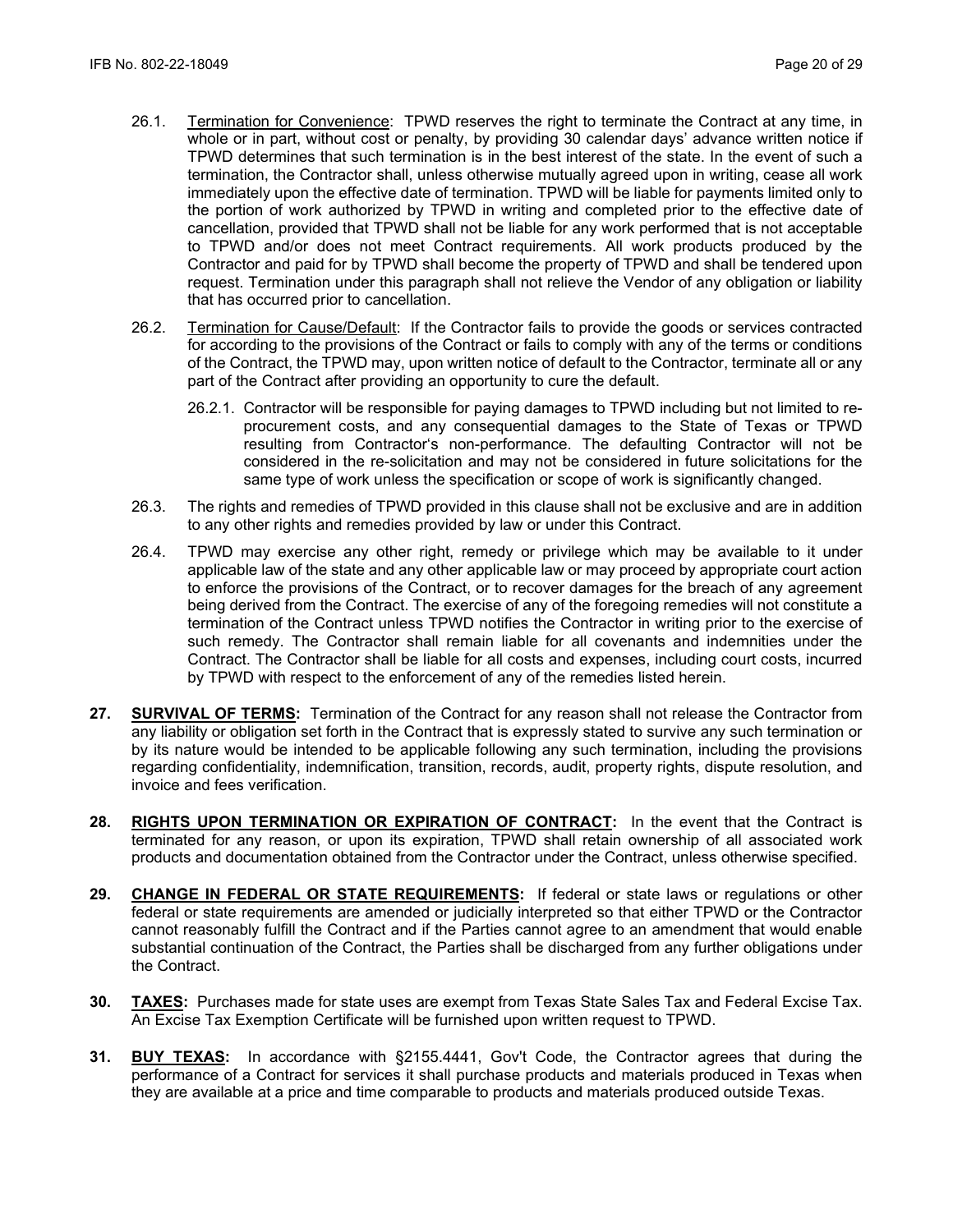- **32. NOTE TO RESPONDENT:** Any terms and conditions attached to a solicitation will not be considered unless specifically referred to on this solicitation form and may result in disqualification of the response submission. If any Respondent takes a 'blanket exception' to the entire solicitation or does not provide proposed alternative language, the Respondent's response may be disqualified from further consideration.
- **33. ACCESSIBILITY STANDARDS:** Under Texas Government Code, Chapter 2054, Subchapter M, TPWD must procure products that comply with the Accessibility Standards defined in the Texas Administrative Code, 1 TAC 206 and 1 TAC 213, when such products are available in the commercial marketplace or when such products are developed in response to a procurement solicitation. Accordingly, Contractor must provide electronic and information resources and associated product documentation and technical support that comply with these Accessibility Standards (in the form of a Voluntary Product Accessibility Template, or "VPAT") in its response to this solicitation. Vendors who do not already have accessibility documentation should complete the form located here: [http://www.itic.org/policy/accessibility/.](http://www.itic.org/policy/accessibility/) Contractors that claim their products are exempt from accessibility requirements must present that position to TPWD as a question during the question-and-answer period of the solicitation.
- **34. CERTIFICATION REGARDING DEBARMENT, SUSPENSION, INELIGIBILITY, AND VOLUNTARY EXCLUSION:** Respondent certifies that the responding entity and its principals are eligible to participate in this transaction and have not been subjected to suspension, debarment, or similar ineligibility determined by any federal, state or local governmental entity and the Respondent is in compliance with the State of Texas statutes and rules relating to procurement and that Respondent is not listed on the federal government's terrorism watch list as described in Executive Order 13224.
- **35. SYSTEM FOR AWARD MANAGEMENT (SAM):** Respondent certifies that it and its principals are not suspended or debarred from doing business with the state or federal government as listed on the State of Texas Debarred Vendor List maintained by the Texas Comptroller of Public Accounts and the System for Award Management (SAM) maintained by the General Services Administration. Prior to awarding state funds for goods and/or services rendered, the State of Texas will conduct a required search of your firm using SAM. This is a Federal government-maintained database that records and tracks organizations, either known to or suspected of contributing to terrorist organizations. No state funds may be paid to an individual or firm whose name appears on this list. TPWD reserves the right, in its sole discretion, to deny and/or exclude any individual or firm from an award whose name appears on this list.
- **36. FEDERAL DISASTER RELIEF FRAUD:** Sections and 2261.053 of the Gov't Code, prohibit state agencies from accepting a response or awarding a Contract that includes proposed financial participation by a person who, in the past five years has been convicted of violating a federal law or assessed a penalty in connection with a Contract involving relief for Hurricane Rita, Hurricane Katrina, or any other disaster, as defined by Section 418.004 of the Gov't Code, occurring after September 24, 2005.Under Sections 2155.006 and 2261.053 of the Texas Gov't Code, Respondent certifies that the individual or business entity named in this response or Contract is not ineligible to receive the specified Contract and acknowledges that this Contract may be terminated and payment withheld if this certification is inaccurate.
- **37. APPLICABLE LAWS AND VENUE:** The Contract shall be governed by and construed in accordance with the laws of the State of Texas, with regards to the conflicts of law provisions. The venue of any suit arising under this Contract is fixed in any court of competent jurisdiction in Travis County, Texas, unless the specific venue is otherwise identified in a statute which directly names or otherwise identifies its applicability to TPWD.
- **38. APPLICABLE LAWS AND CONFORMING AMENDMENTS:** Contractor must comply with all laws, regulations, requirements and guidelines applicable to a Contractor providing services to the State of Texas as these laws, regulations, requirements and guidelines currently exist and as they are amended throughout the term of this Contract. TPWD reserves the right, in its sole discretion, to unilaterally amend this Contract throughout its term to incorporate any modifications necessary for TPWD or Contractor's compliance with all applicable State and federal laws, and regulations.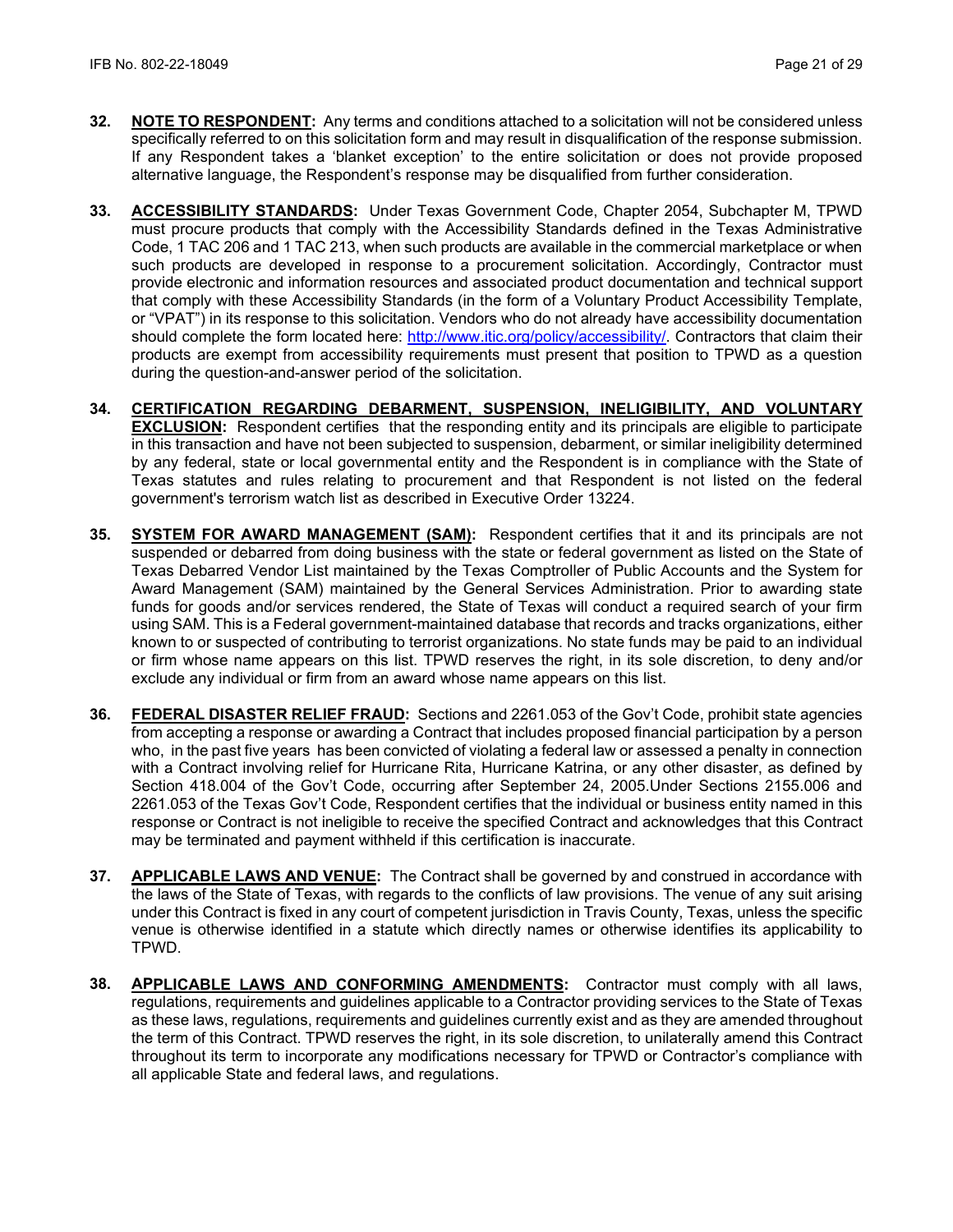#### **39. COMPLIANCE WITH LAWS; DEALING WITH PUBLIC SERVANTS:**

- 39.1. The Respondent must comply with all applicable laws at all times, including, without limitation, the following: (i) Texas Penal Code §36.02, which prohibits bribery; (ii) Texas Penal Code §36.09, which prohibits the offering or conferring of benefits to public servants; (iii) Gov't Code §2155.003, which prohibits the chief clerk or any other employee of the TPWD from having an interest in, or in any manner be connected with, a Contract or bid for a purchase of goods or services by an agency of the state or accept from any person to whom a Contract has been awarded anything of value or a promise, obligation, or Contract for future reward or compensation.
- 39.2. The Respondent shall give all notices and comply with all laws and regulations applicable to furnishing and performance of the Contract. Except where otherwise expressly required by applicable laws and regulations, TPWD shall not be responsible for monitoring Respondent's compliance with any laws or regulations. If Respondent performs any work knowing or having reason to know that it is contrary to laws or regulations, Respondent shall bear all claims, costs, losses and damages caused by, arising out of or resulting therefrom.
- **40. NO WAIVER:** Nothing in this Contract shall be construed as a waiver of the state's or TPWD's sovereign immunity. This Contract shall not constitute or be construed as a waiver of any of the privileges, rights, defenses, remedies, or immunities available to the State of Texas. The failure to enforce, or any delay in the enforcement, of any privileges, rights, defenses, remedies, or immunities available to the State of Texas. The failure to enforce, or any delay in the enforcement, of any privileges, rights, defenses, remedies, or immunities available to the State of Texas under this Contract or under applicable law shall not constitute a waiver of such privileges, rights, defenses, remedies, or immunities or be considered as a basis for estoppel. TPWD does not waive any privileges, rights, defenses, or immunities available to TPWD by entering into this Contract or by the conduct of any representative of TPWD, prior to or subsequent to entering into this Contract.
- **41. NO LIABILITY UPON TERMINATION:** If this Contract is terminated for any reason, TPWD and the State of Texas shall not be liable to Contractor for any damages, claims, losses, or any other amounts arising from or related to any such termination. However, Contractor may be entitled to the remedies provided in Gov't Code, Chapter 2260.
- **42. DECEPTIVE TRADE PRACTICES; UNFAIR BUSINESS PRACTICES:** Respondent represents and warrants that it has not been the subject of allegations of Deceptive Trade Practices violations under Tex. Bus. & Com. Code, Chapter 17, or allegations of any unfair business practice in any administrative hearing or court suit and that Respondent has not been found to be liable for such practices in such proceedings. Contractor certifies that it has no officers who have served as officers of other entities who have been the subject of Deceptive Trade Practice violations or allegations of any unfair business practices in an administrative hearing or court suit, and that such officers have not been found to be liable for such practices in such proceedings.
- **43. FALSE STATEMENTS; BREACH OF REPRESENTATIONS:** If Respondent signed its Bid/Proposal with a false statement or signs the Contract with a false statement or it is subsequently determined that Contractor has violated any of the representations, warranties, guarantees, certifications or affirmations included in the Contract, Contractor shall be in default under this Contract and TPWD may terminate or void the Contract for cause and pursue other remedies available to TPWD under this Contract and applicable law.
- **44. ACTUAL AND PERCEIVED CONFLICTS:** By submitting a Bid/Proposal, the Respondent represents and warrants that the provision of goods and services or other performance under the Contract will not constitute an actual or potential conflict of interest or reasonably create an appearance of impropriety. In its Bid/Proposal, the Respondent shall disclose any existing or potential conflict of interest that it might have in contracting with TPWD. The TPWD will decide, in its sole discretion, whether an actual or perceived conflict should result in Bid/Proposal disqualification or Contract termination.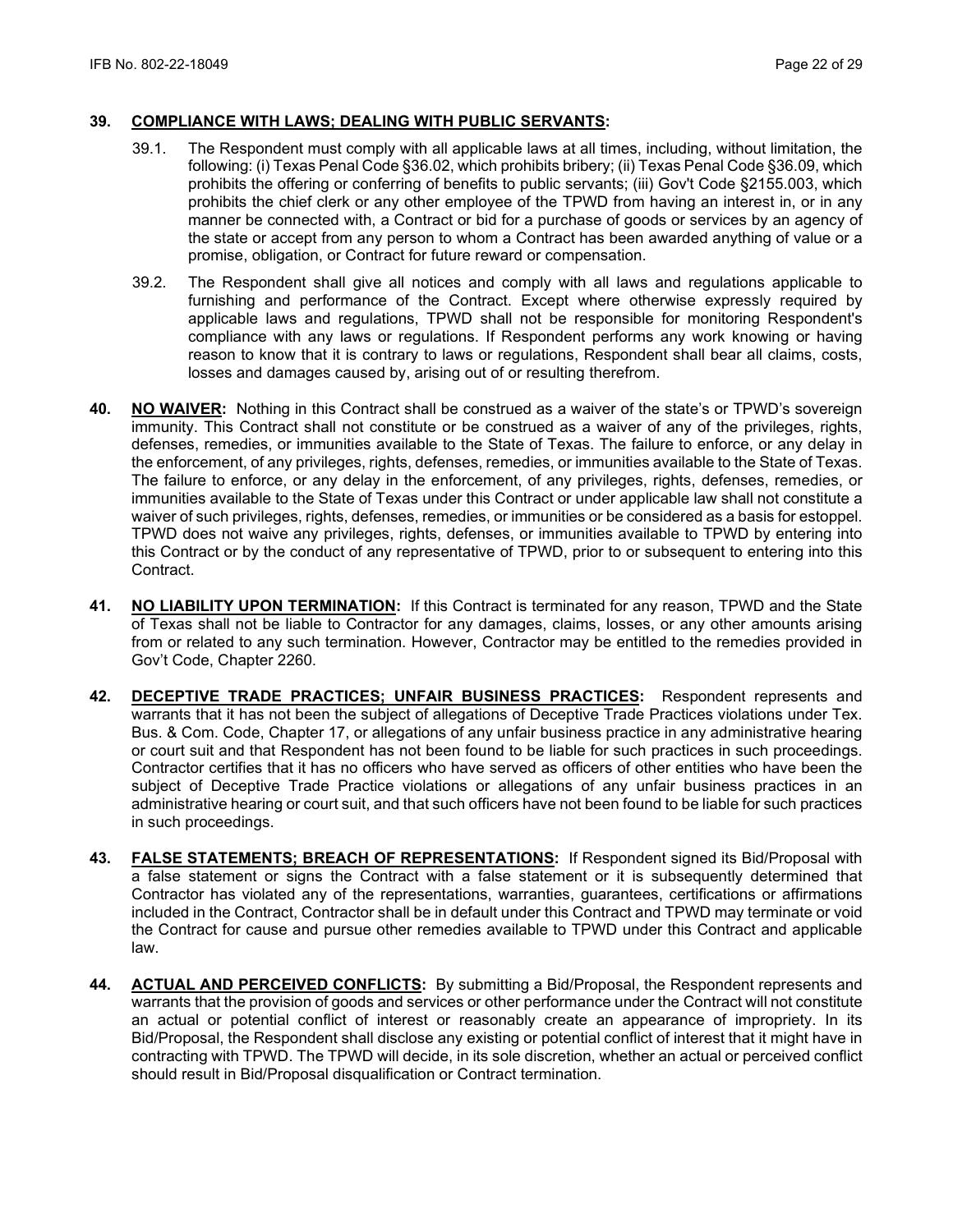### **45. CURRENT AND FORMER TPWD EMPLOYEES:**

- 45.1. In addition to the disclosures required above, the Respondent shall also disclose any of its personnel who are current or former officers or employees of the TPWD or who are related, within the third degree by consanguinity (as defined by Gov't Code §573.023) or within the second degree by affinity (as defined by Gov't Code §573.025), to any current or former officers or employees of the TPWD.
- 45.2. Respondents must comply with all applicable Texas and federal laws and regulations relating to the hiring of former state employees (see e.g., Gov't Code Chapters 572 and 573). Such "revolving door" provisions generally restrict former agency heads from communicating with or appearing before the agency on certain matters for two years after leaving the agency. The revolving door provisions also restrict some former employees from representing clients on matters that the employee participated in during state service or matters that were in the employees' official responsibility or from working for certain entities after their state employment. Respondent, by signing this solicitation, certifies that it has complied with all applicable laws and regulations regarding former state employees.

### **46. INSURANCE AND OTHER SECURITY:**

- 46.1. Respondent represents and warrants that it will, within ten (10) business days of executing this agreement, provide TPWD with current certificates of insurance or other proof acceptable to TPWD of the required insurance coverage.
- 46.2. The Respondent represents and warrants that it will obtain and maintain for the term of the Contract all insurance coverage required under this solicitation. Contractor's failure to obtain or maintain the specified coverage during the term of the agreement will be considered a breach of the Contract.
- 46.3. The Respondent represents and warrants that all of the above coverage will be obtained from companies that are licensed in the state of Texas, have an "A" rating from Best, and are authorized to provide the coverage. The Respondent shall furnish proof of insurance upon request of TPWD.
- **47. SEVERABILITY:** If any provision of the Contract is construed to be illegal or invalid, such construction will not affect the legality or validity of any of its other provisions. The illegal or invalid provision will be deemed severable and stricken from the Contract as if it had never been incorporated herein, but all other provisions will continue in full force and effect.
- **48. HISTORICALLY UNDERUTILIZED BUSINESSES (HUB):** Respondent represents and warrants that it shall comply with the Historically Underutilized Business requirements pursuant to Gov't Code, Chapter 2161.
- **49. AMENDMENTS:** Except as provided in *Section III, Paragraph 8* of this Contract, this Contract may be amended only upon written agreement between TPWD and Contractor; however, any Amendment of this Contract that conflicts with the laws of the State of Texas shall be void. The Contractor shall not be entitled to payment for any additional services, work, or products that are not authorized by a properly executed Contract amendment.
- **50. CHANGE MANAGEMENT:** The Respondent agrees that the key personnel assigned to the Contract shall remain available for the entirety of the project throughout the term of the Contract as long as that individual is employed by the Respondent or unless TPWD agrees to a change in the key personnel.
- **51. FEDERAL, STATE AND LOCAL REQUIREMENTS:** Respondent shall demonstrate on-site compliance with the Federal Tax Reform Act of 1986, Section 1706, amending Section 530 of the Revenue Act of 1978, dealing with issuance of Form W-2's to common law employees. Respondent is responsible for both federal and State unemployment insurance coverage and standard Worker's Compensation insurance coverage. Respondent shall comply with all federal and State tax laws and withholding requirements. The State of Texas shall not be liable to Respondent or its employees for any Unemployment or Workers' Compensation coverage, or federal or State withholding requirements. **Contractor shall indemnify the State of Texas and shall pay all costs, penalties, or losses resulting from its omission or breach of this Section.**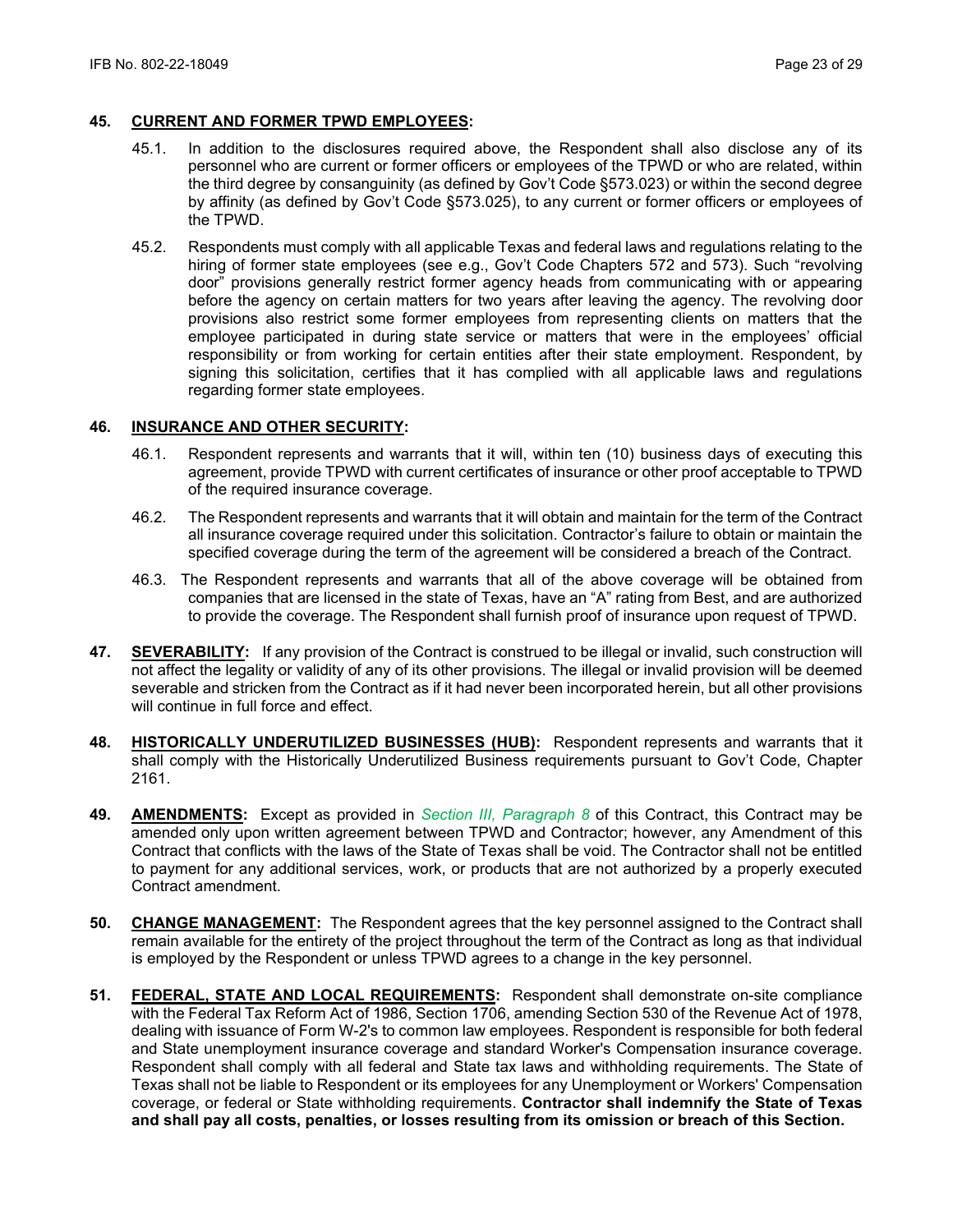### **52. INDEMNIFICATION AND LIABILITY:**

- 52.1 **Acts or Omissions: CONTRACTOR SHALL INDEMNIFY AND HOLD HARMLESS THE STATE OF TEXAS, TPWD, AND/OR THEIR OFFICERS, AGENTS, EMPLOYEES, REPRESENTATIVES, CONTRACTORS, ASSIGNEES, AND/OR DESIGNEES FROM ANY AND ALL LIABILITY, ACTIONS, CLAIMS, DEMANDS, OR SUITS, AND ALL RELATED COSTS, ATTORNEY FEES, AND EXPENSES ARISING OUT OF, OR RESULTING FROM ANY ACTS OR OMISSIONS OF THE CONTRACTOR OR ITS AGENTS, EMPLOYEES, SUBCONTRACTORS, ORDER FULFILLERS, OR SUPPLIERS OF SUBCONTRACTORS IN THE EXECUTION OR PERFORMANCE OF THE CONTRACT AND ANY PURCHASE ORDERS ISSUED UNDER THE CONTRACT. THE DEFENSE SHALL BE COORDINATED BY CONTRACTOR WITH THE OFFICE OF THE ATTORNEY GENERAL WHEN TEXAS STATE AGENCIES ARE NAMED DEFENDANTS IN ANY LAWSUIT AND CONTRACTOR MAY NOT AGREE TO ANY SETTLEMENT WITHOUT FIRST OBTAINING THE CONCURRENCE FROM THE OFFICE OF THE ATTORNEY GENERAL. CONTRACTOR AND TPWD AGREE TO FURNISH TIMELY WRITTEN NOTICE TO EACH OTHER OF ANY SUCH CLAIM.**
- 52.2 **Infringements:** 
	- 52.2.1 **CONTRACTOR SHALL INDEMNIFY AND HOLD HARMLESS THE STATE OF TEXAS, REPRESENTATIVES, CONTRACTORS, ASSIGNEES, AND/OR DESIGNEES FROM ANY AND ALL THIRD-PARTY CLAIMS INVOLVING INFRINGEMENT OF UNITED STATES PATENTS, COPYRIGHTS, TRADE AND SERVICE MARKS, AND ANY OTHER INTELLECTUAL OR INTANGIBLE PROPERTY RIGHTS IN CONNECTION WITH THE PERFORMANCES OR ACTIONS OF CONTRACTOR PURSUANT TO THIS CONTRACT. CONTRACTOR AND TPWD AGREE TO FURNISH TIMELY WRITTEN NOTICE TO EACH OTHER OF ANY SUCH CLAIM. CONTRACTOR SHALL BE LIABLE TO PAY ALL COSTS OF DEFENSE INCLUDING ATTORNEYS' FEES. THE DEFENSE SHALL BE COORDINATED BY CONTRACTOR WITH THE OFFICE OF THE ATTORNEY GENERAL WHEN TEXAS STATE AGENCIES ARE NAMED DEFENDANTS IN ANY LAWSUIT AND CONTRACTOR MAY NOT AGREE TO ANY SETTLEMENT WITHOUT FIRST OBTAINING THE CONCURRENCE FROM THE OFFICE OF THE ATTORNEY GENERAL.**
	- 52.2.2 Contractor shall have no liability under this Section if the alleged infringement is caused in whole or in part by: (i) use of the product or service for a purpose or in a manner for which the product or service was not designed, (ii) any modification made to the product without Contractor's written approval, (iii) any modifications made to the product by the Contractor pursuant to Customer's specific instructions, (iv) any intellectual property right owned by or licensed to Customer, or (v) any use of the product or service by Customer that is not in conformity with the terms of any applicable license agreement.
	- 52.2.3 If Contractor becomes aware of an actual or potential claim, or Customer provides Contractor with notice of an actual or potential claim, Contractor may (or in the case of an injunction against Customer, shall), at Contractor's sole option and expense; (i) procure for the Customer the right to continue to use the affected portion of the product or service, or (ii) modify or replace the affected portion of the product or service with functionally equivalent or superior product or service so that Customer's use is non-infringing.

### 52.3 **Compensation/Unemployment Insurance – Including Indemnity:**

52.3.1 **CONTRACTOR AGREES AND ACKNOWLEDGES THAT DURING THE EXISTENCE OF THIS CONTRACT, CONTRACTOR SHALL BE ENTIRELY RESPONSIBLE FOR THE LIABILITY AND PAYMENT OF CONTRACTOR'S AND CONTRACTOR'S EMPLOYEES' TAXES OF WHATEVER KIND, ARISING OUT OF THE PERFORMANCES IN THIS CONTRACT. CONTRACTOR AGREES TO COMPLY WITH ALL STATE AND FEDERAL LAWS APPLICABLE TO ANY SUCH PERSONS, INCLUDING LAWS REGARDING WAGES, TAXES, INSURANCE, AND WORKERS' COMPENSATION. TPWD AND/OR THE STATE SHALL NOT BE LIABLE TO THE CONTRACTOR, ITS EMPLOYEES, AGENTS, OR OTHERS FOR THE PAYMENT OF TAXES OR THE PROVISION OF**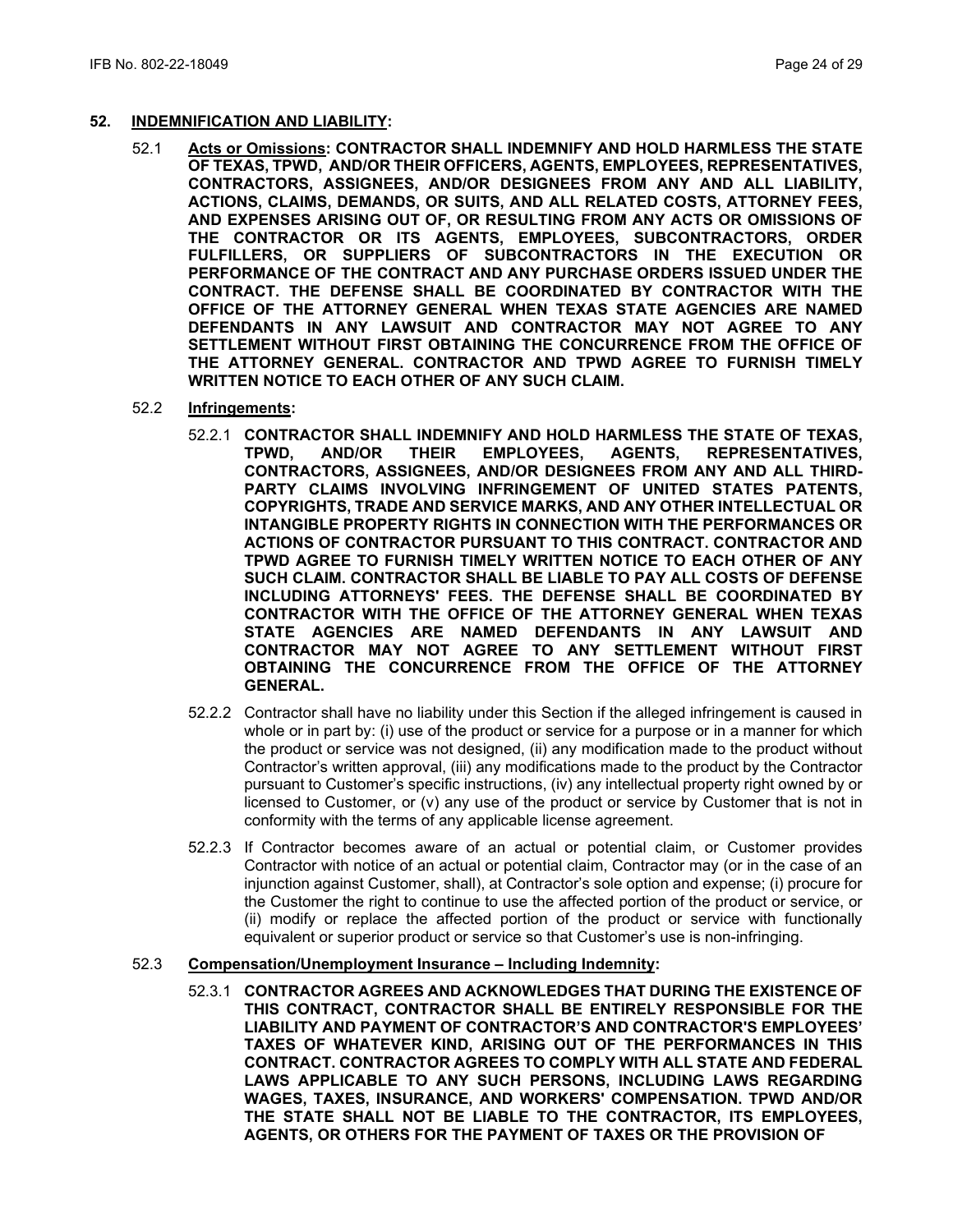**UNEMPLOYMENT INSURANCE AND/ OR WORKERS' COMPENSATION OR ANY BENEFIT AVAILABLE TO A STATE EMPLOYEE OR EMPLOYEE OF ANOTHER GOVERNMENTAL ENTITY CUSTOMER.**

- 52.3.2 **CONTRACTOR AGREES TO INDEMNIFY AND HOLD HARMLESS TPWD, THE STATE OF TEXAS AND/OR THEIR EMPLOYEES, AGENTS, REPRESENTATIVES, CONTRACTORS, AND/OR ASSIGNEES FROM ANY AND ALL LIABILITY, ACTIONS, CLAIMS, DEMANDS, OR SUITS, AND ALL RELATED COSTS, ATTORNEYS' FEES, AND EXPENSES, RELATING TO TAX LIABILITY, UNEMPLOYMENT INSURANCE AND/OR WORKERS' COMPENSATION IN ITS PERFORMANCE UNDER THIS CONTRACT. CONTRACTORSHALL BE LIABLE TO PAY ALL COSTS OF DEFENSE INCLUDING ATTORNEYS' FEES. THE DEFENSE SHALL BE COORDINATED BY VENDOR WITH THE OFFICE OF THE ATTORNEY GENERAL WHEN TEXAS STATE AGENCIES ARE NAMED DEFENDANTS IN ANY LAWSUIT AND CONTRACTOR MAY NOT AGREE TO ANY SETTLEMENT WITHOUT FIRST OBTAINING THE CONCURRENCE FROM THE OFFICE OF THE ATTORNEY GENERAL. CONTRACTOR AND TPWD AGREE TO FURNISH TIMELY WRITTEN NOTICE TO EACH OTHER OF ANY SUCH CLAIM.**
- **53. CONTRACTOR LIABILITY FOR DAMAGE TO GOVERNMENT PROPERTY:** The Contractor shall be liable for all damages to government-owned, leased, or occupied property and equipment caused by the Contractor and its employees, agents, subcontractors, and suppliers, including any delivery or cartage company, in connection with any performance pursuant to the Contract. The Contractor shall notify the TPWD Contract Manager in writing of any such damage within one (1) calendar day.
- **54. FELONY CRIMINAL CONVICTIONS:** Respondent represents and warrants that Contractor has not and Respondent's employees have not been convicted of a felony criminal offense, or that, if such a conviction has occurred, Respondent has fully advised TPWD as to the facts and circumstances surrounding the conviction.
- **55. IMMIGRATION:** The Respondent represents and warrants that it shall comply with the requirements of the Immigration Reform and Control Act of 1986 and 1990 regarding employment verification and retention of verification forms for any individuals hired on or after November 6, 1986, who will perform any labor or services under the Contract. The Respondent also represents and warrants that it shall comply with the requirements of the Illegal Immigration Reform and Immigrant Responsibility Act of 1996 ("IIRIRA).
- **56. SUBCONTRACTORS:** Subcontractors providing service under the Contract shall meet the same requirements and level of experience as required of the Contractor. No subcontract under the Purchase Order shall relieve the primary Contractor of responsibility for the service. If the Contractor uses a subcontractor for any or all of the work required, the following conditions shall apply under the listed circumstances:
	- 56.1. Respondents planning to subcontract all, or a portion of the work shall identify the proposed subcontractors.
	- 56.2. Subcontracting shall be at the Contractor's expense.
	- 56.3. TPWD retains the right to check subcontractor's background and make determination to approve or reject the use of submitted subcontractors.
	- 56.4. The Contractor shall be the only Contact for TPWD and subcontractors. Respondent shall list a designated point of contact for all TPWD and subcontractor inquiries.
	- 56.5. The Contractor, in subcontracting for any performances specified herein, expressly understands and acknowledges that in entering into such subcontract(s), TPWD is in no manner liable to any subcontractor(s) of the Contractor. In no event shall this provision relieve the Contractor of the responsibility for ensuring that the performances rendered under all subcontracts are rendered so as to comply with all terms of this solicitation and Contract. The Contractor shall manage all quality and performance, project management, and schedules for subcontractors. The Contractor shall be held solely responsible and accountable for the completion of all work for which the Contractor has subcontracted.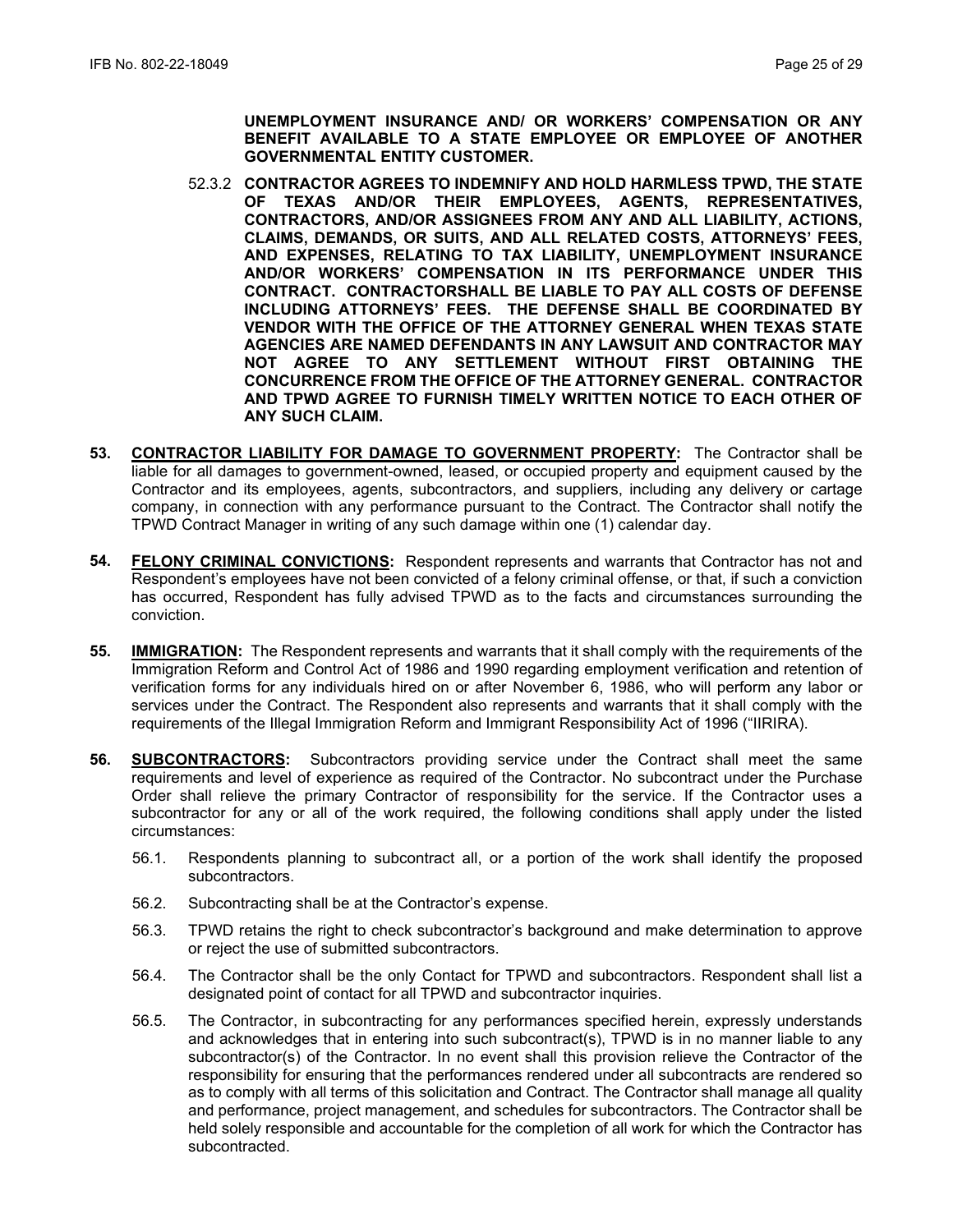- **57. PROTEST PROCEDURES:** Any actual or prospective Respondent who is aggrieved in connection with this solicitation, evaluation, or award of any Contract resulting from this solicitation may formally protest as provided in TPWD's rules at [TAC, Title 31, Part 2, Chapter 51, Subchapter L, Rule 51.350.](http://texreg.sos.state.tx.us/public/readtac$ext.TacPage?sl=R&app=9&p_dir=&p_rloc=&p_tloc=&p_ploc=&pg=1&p_tac=&ti=31&pt=2&ch=51&rl=350)
- **58. NON-APPROPRIATION OF FUNDS:** Any Contract resulting from this solicitation is subject to termination or cancellation, without penalty to TPWD, either in whole or in part, subject to the availability of state funds. TPWD is a state agency whose authority and appropriations are subject to actions of the Texas Legislature. If TPWD becomes subject to a legislative change, revocation of statutory authority, or lack of appropriated funds which would render TPWD's or Contractor's delivery or performance under the Contract impossible or unnecessary, the Contract will be terminated or cancelled and be deemed null and void. In the event of a termination or cancellation under this Section, TPWD will not be liable to Contractor for any damages, which are caused or associated with such termination, or cancellation and TPWD will not be required to give prior notice.
- **59. NON-DISCRIMINATION/CIVIL RIGHTS:** The Respondent agrees that no person shall, on the ground of race, color, religion, sex, national origin, age, disability, political affiliation, or religious belief, be excluded from the participation in, be denied the benefits of, be subjected to discrimination under, or be denied employment in the administration of, or in connection with, any program or activity funded in whole or in part with funds available under this Contract. The Respondent shall comply with Executive Order 11246, "Equal Employment Opportunity," as amended by Executive Order 11375, "Amending Executive Order 11246 relating to Equal Employment Opportunity," and as supplemented by regulations at 41 C.F.R. Part 60. The prime Contractor shall ensure that this clause is included in all subcontracts.
- **60. CONFLICT OF INTEREST:** Under Gov't Code §2155.003, Respondent represents and warrants that it has not given, offered to give, nor intends to give at any time hereafter any economic opportunity, future employment, gift, loan, gratuity, special discount, trip, favor, or service to a public servant in connection with the Contract. A TPWD employee may not have an interest in, or in any manner be connected with a Contract or response for a purchase of goods or services by an agency of the state. Any individual who interacts with public purchasers in any capacity is required to adhere to the guidelines established in Section 1.2 of the State of Texas Procurement Manual, which outlines the ethical standards required of public purchasers, employees, and Respondents who interact with public purchasers in the conduct of state business, and with any opinions of or rules adopted by the Texas Ethics Commission. Entities who are interested in seeking business opportunities with the State must be mindful of these restrictions when interacting with public purchasers of TPWD or purchasers of other state agencies.
- **61. HB1295 CERTIFICATE OF INTERESTED PARTIES**: If value of Contract will exceed one million dollars, in accordance with 2252.908 of the Government Code, A business entity must use the [Form 1295 filing](https://www.ethics.state.tx.us/whatsnew/elf_info_form1295.htm)  [application](https://www.ethics.state.tx.us/whatsnew/elf_info_form1295.htm) to enter the required information on Form 1295 and print a copy of the completed form. Once entered into the filing application, the completed form will include a unique certification number, called a "certification of filing." An authorized agent of the business entity must sign the printed copy of the form affirming under the penalty of perjury that the completed form is true and correct. The completed, printed, and signed Form 1295 bearing the unique certification of filing number must be filed with TPWD at the time of execution. Additional information can be found at:<https://www.ethics.state.tx.us/filinginfo/1295/> .
- **62. LIMITATION ON AUTHORITY; NO OTHER OBLIGATIONS:** Contractor shall have no authority to act for or on behalf of TPWD or the State of Texas except as expressly provided for in this Contract; no other authority, power or use is granted or implied. Contractor may not incur any debts, obligations, expenses, or liabilities of any kind on behalf of the State of Texas or TPWD.
- **63. DRUG-FREE WORKPLACE:** The Contractor shall comply with the applicable provisions of the Drug-Free Workplace Act of 1988.
- **64. NOTICES:** Any written notices required under this Contract will be by either hand delivery to Contractor's office address specified in the *Execution of Proposal, Exhibit A* of this Contract or by U.S. Mail, certified, return receipt requested, to TPWD, Attn: Purchasing, 4200 Smith School Road, Austin, TX 78744*.* Notice will be effective on receipt by the affected party. Either party may change the designated notice address in this Section by written notification to the other party.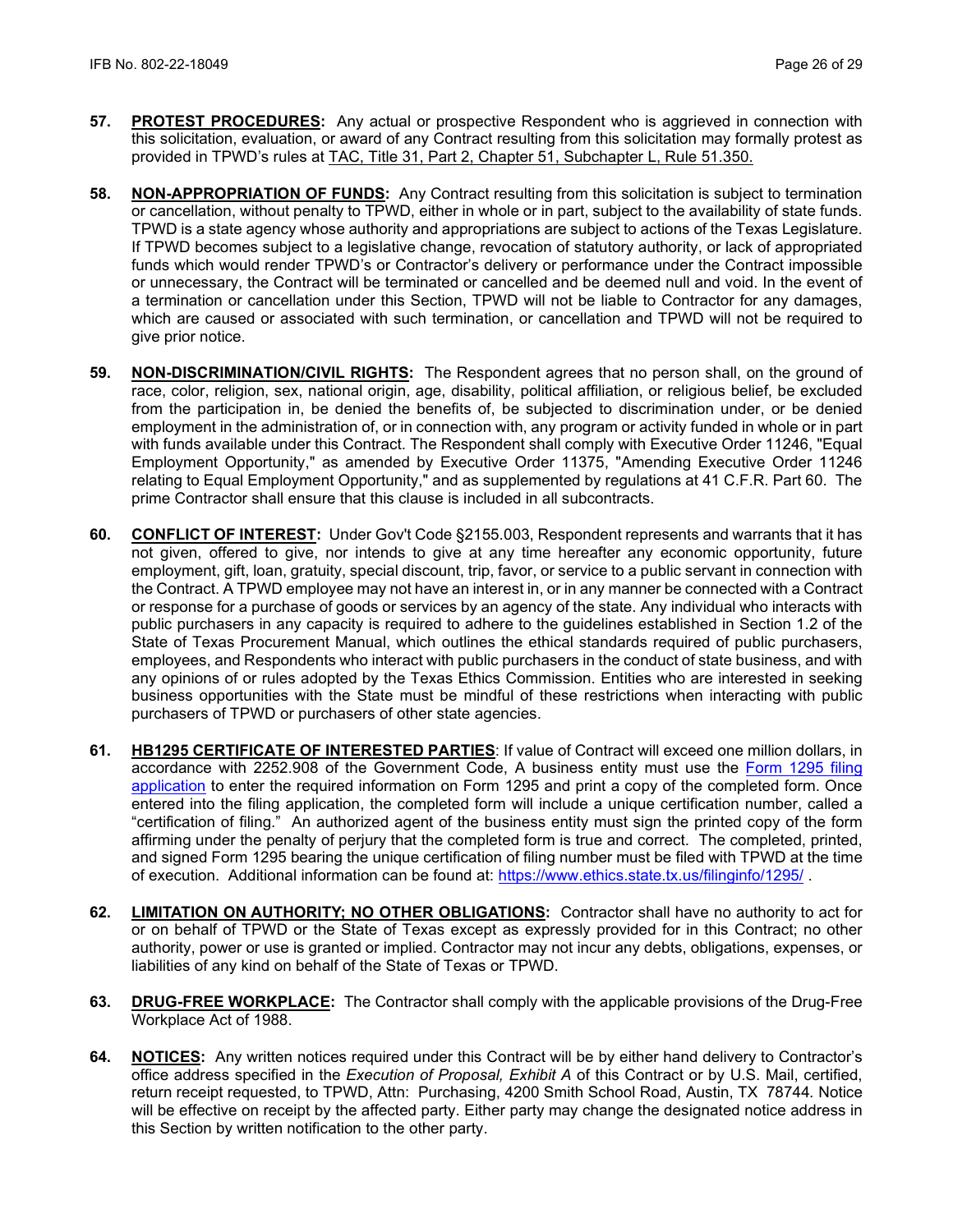- **65. ORDER OF PRECEDENCE:** In the case of conflicts between the Contract documents, the following shall control in this order of priority:
	- 65.1. Signed Contract/Purchase Order (or Notice of Award)
	- 65.2. Attachments to the Contract/Purchase Order (or Notice of Award)
	- 65.3. The Solicitation (e.g., RFP, IFB)
	- 65.4. Contractor's Response to the Solicitation and Contractor's Best and Final Offer, if applicable
- **66. CHILD SUPPORT OBLIGATION AFFIRMATION:** Under Section 231.006 of the Family Code, the vendor or applicant certifies that the individual or business entity named in this contract, bid or application is not ineligible to receive the specified grant, loan, or payment and acknowledges that this contract may be terminated and payment may be withheld if this certification is inaccurate.
- **67. NO ASSIGNMENT BY CONTRACTOR:** The awarded Contractor shall not assign its rights under the Contract or delegate the performance of its duties under the Contract without prior written approval from the TPWD. Any attempted assignment in violation of this provision is void and without effect.
- **68. COMPLIANCE WITH OTHER LAW:** In the execution of this Contract, Contractor shall comply with all applicable federal, state, and local laws, including laws governing labor, equal opportunity, safety, and environmental protection. Contractor shall make itself familiar with and at all times shall observe and comply with all federal, state, and local laws, ordinances, and regulations which in any manner affect performance under this Contract.
- **69. ENVIRONMENTAL PROTECTION:** The Respondent shall be in compliance with all applicable standards, orders, or regulations issued pursuant to the mandates of the Clean Air Act (42 U.S.C. §7401 et seq.) and the Federal Water Pollution Control Act, as amended, (33 U.S.C. §1251 et seq.).

### **70. U.S. DEPARTMENT OF HOMELAND SECURITY'S E-VERIFY SYSTEM:**

- 70.1. By entering into this Contract, the Contractor certifies and ensures that it utilizes and will continue to utilize, for the term of this Contract, the U.S. Department of Homeland Security's E-Verify system to determine the eligibility of:
	- 70.1.1. All persons employed to perform duties within Texas, during the term of the Contract; and
	- 70.1.2. All persons (including subcontractors) assigned by the Respondent to perform work pursuant to the Contract, within the United States of America
- 70.2. The Contractor shall provide, upon request of TPWD, an electronic or hardcopy screenshot of the confirmation or tentative non-confirmation screen containing the E-Verify case verification number for attachment to the Form I-9 for the three most recent hires that match the criteria above, by the Contractor, and Contractor's subcontractors, as proof that this provision is being followed.
- 70.3. If this certification is falsely made, the Contract may be immediately terminated, at the discretion of the state and at no fault to the state, with no prior notification. The Contractor shall also be responsible for the costs of any re-solicitation that the state must undertake to replace the terminated Contract.
- **71.** Pursuant to Texas Government Code, Title 10, Subchapter F, §§ 2270.001-2270.002, TPWD may not enter into a Contract that has a value of \$100,000 or more with a company and that employs 10 or more full-time employees (as defined by Texas Government Code, Title 8, Subchapter A, § 808.001, (except that the term does not include a sole proprietorship) that boycotts Israel. By signing this bid, Bidder verifies that in accordance with Texas Government Code, Title 10, Subchapter F, §§ 2270.001-2270.002, Bidder:
	- 71.1. Does not boycott Israel; and
	- 71.2. Will not boycott Israel during the term of the Contract.
- **72.** Pursuant to *Texas Government Code*, Title 10, Subchapter F, §§ 2252.151-2252.154, TPWD may not enter into a Contract with a company (as defined by *Texas Government Code*, Title 8, Subchapter A, § 806.051) that is identified on a list prepared and maintained by the Texas Comptroller of Public Accounts under *Texas*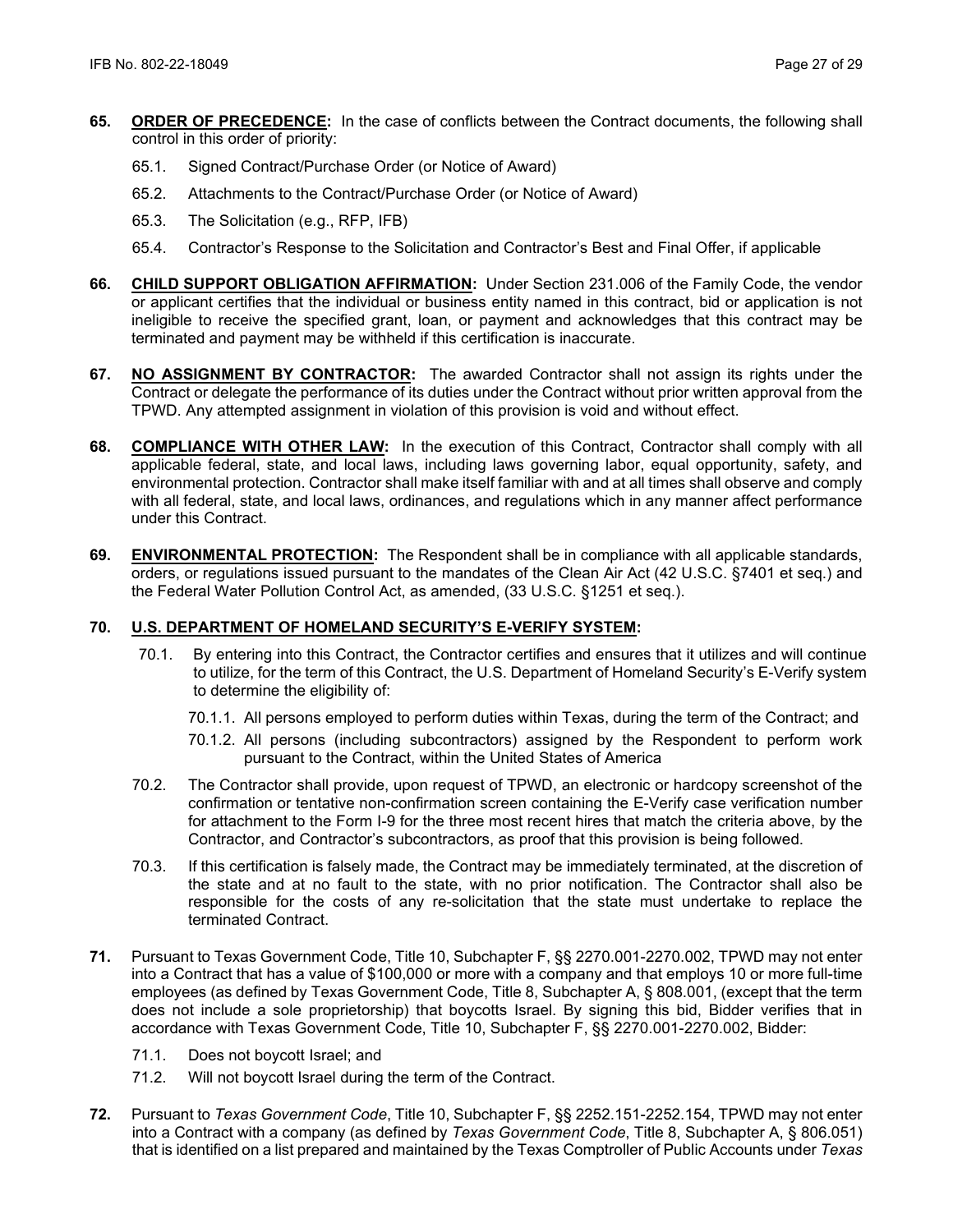*Government Code*, §§ 806.001, 807.051 or 2252.153. By signing this bid, Bidder certifies that it is not a company identified on a list as prepared and maintained by the Texas Comptroller of Public Accounts pursuant to *Texas Government Code*, §§ 806.001, 807.051 or 2252.153.

- **73.** By signature hereon, the bidder acknowledges that *Texas Government Code*, Title 10, Subchapter F, §§ 2252.201-2252.205 requires that all iron or steel products produced through a manufacturing process used in this project must be produced in the United States. By signing this bid, Bidder certifies that its bid price represents full compensation for compliance with the requirements of *Texas Government Code*, Title 10, Subchapter F, §§ 2252.201-2252.205.
- **74. TEXAS BIDDER AFFIRMATION:** Respondent certifies that if a Texas address is shown as the address of the Respondent on this response, Respondent qualifies as a Texas Bidder as defined in Section 2155.444(c) of the Texas Government Code.
- **75. CONTRACTING INFORMATION RESPONSIBILITIES:** In accordance with Section 552.372 of the Texas Government Code, Contractor agrees to (1) preserve all contracting information related to the Contract as provided by the records retention requirements applicable to TPWD for the duration of the Contract, (2) promptly provide TPWD any contracting information related to the Contract that is in the custody or possession of the Contractor on request of TPWD, and (3) on termination or expiration of the Contract, either provide at no cost to TPWD all contracting information related to the Contract that is in the custody or possession of the Contractor or preserve the contracting information related to the Contract as provided by the records retention requirements applicable to TPWD. Except as provided by Section 552.374(c) of the Texas Government Code, the requirements of Subchapter J, Chapter 552, Government Code may apply to the Contract and the Contractor agrees that the Contract can be terminated if the Contractor knowingly or intentionally fails to comply with a requirement of that subchapter.
- **76. CYBERSECURITY TRAINING:** If Respondent has access to any state computer system or database, Respondent shall complete cybersecurity training and verify completion of the training program to TPWD pursuant to and in accordance with Gov't Code § 2054.5192.
- **77. CLOUD COMPUTING STATE RISK AND AUTHORIZATION MANAGEMENT PROGRAM**: Pursuant to Section 2054.0593(d)-(f) of the Texas Government Code, relating to cloud computing state risk and authorization management program, Respondent represents and warrants that it complies with the requirements of the state risk and authorization management program and Respondent agrees that throughout the term of the contract it shall maintain its certifications and comply with the program requirements in the performance of the contract.
- **78. FINANCIAL PARTICIPATION PROHIBITED AFFIRMATION:** Pursuant to Section 2155.004(a) of the Texas Government Code, Respondent certifies that neither Respondent nor any person or entity represented by Respondent has received compensation from TPWD to participate in the preparation of the specifications or solicitation on which this Response or Contract is based. Under Section 2155.004(b) of the Texas Government Code, Respondent certifies that the individual or business entity named in this Response or Contract is not ineligible to receive the specified Contract and acknowledges that the Contract may be terminated, and payment withheld if this certification is inaccurate.
- **79. ABORTION PROVIDER AND AFFILIATE TRANSACTIONS PROHIBITED:** Respondent represents and warrants that the Contract is not a taxpayer resource transaction prohibited by Section 2272.003 of the Texas Government Code and that payments made by TPWD to Contractor and Contractor's receipt of appropriated funds under the Contract are not prohibited by Article IX, Section 6.25 of the General Appropriations Act.
- **80. FOREIGN TERRORIST ORGANIZATIONS:** Section 2252.152 of the Texas Government Code prohibits TPWD from awarding a Contract to any person who does business with Iran, Sudan, or a foreign terrorist organization as defined in Section 2252.151 of the Texas Government Code. Respondent certifies that it is not ineligible to receive the Contract.
- **81. HUMAN TRAFFICKING PROHIBITION:** Under Section 2155.0061 of the Texas Government Code, the Respondent certifies that the individual or business entity named in this Response or Contract is not